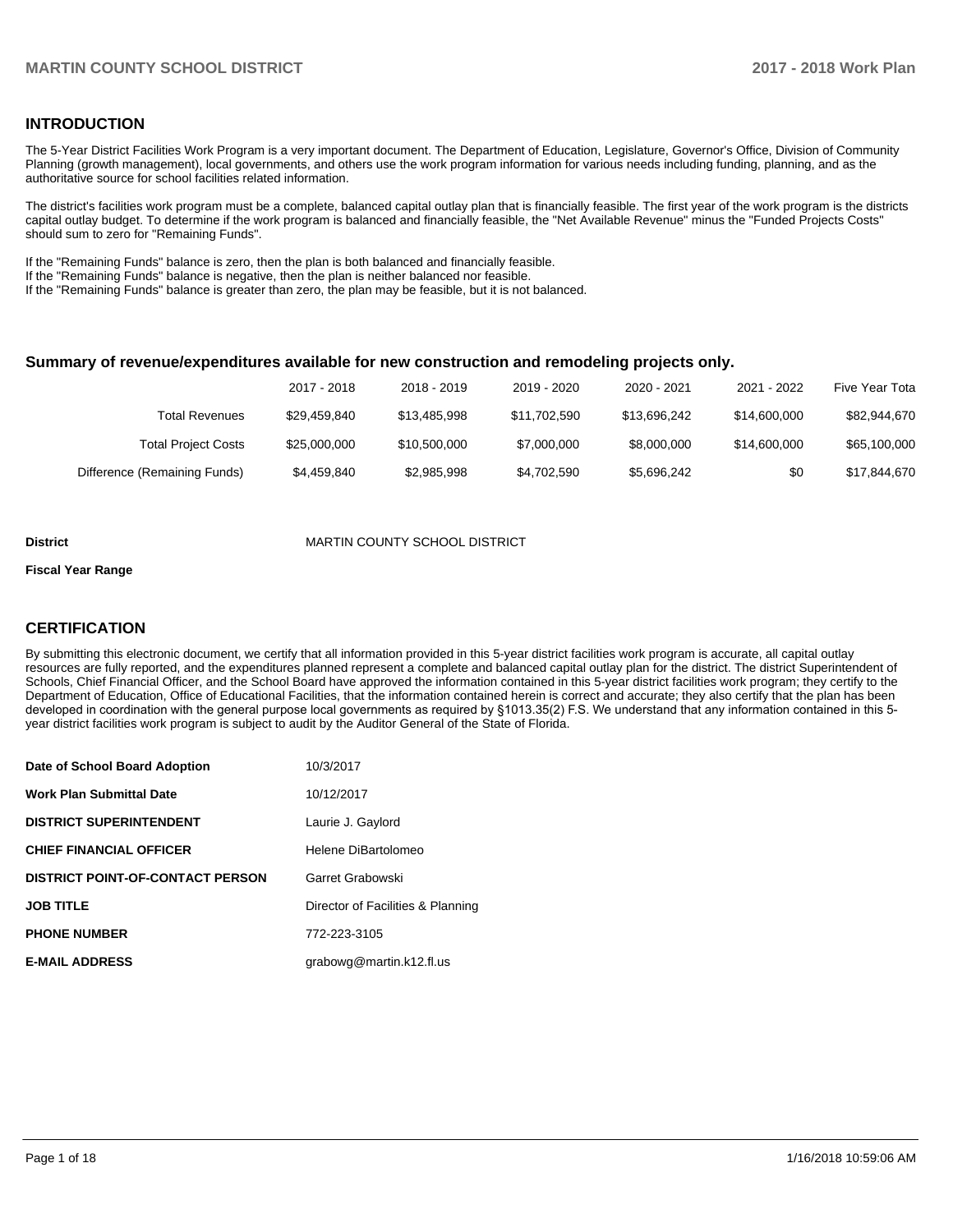# **Expenditures**

#### **Expenditure for Maintenance, Repair and Renovation from 1.50-Mills and PECO**

Annually, prior to the adoption of the district school budget, each school board must prepare a tentative district facilities work program that includes a schedule of major repair and renovation projects necessary to maintain the educational and ancillary facilities of the district.

|                | Item                                                                                                                                                                                                                                                                                                                                                                                                                                                                                                                                                                                                                                                                                                                                                                                                                                                                                                                                                                           | 2017 - 2018<br><b>Actual Budget</b> | 2018 - 2019<br>Projected | 2019 - 2020<br>Projected | 2020 - 2021<br>Projected | 2021 - 2022<br>Projected | Total        |
|----------------|--------------------------------------------------------------------------------------------------------------------------------------------------------------------------------------------------------------------------------------------------------------------------------------------------------------------------------------------------------------------------------------------------------------------------------------------------------------------------------------------------------------------------------------------------------------------------------------------------------------------------------------------------------------------------------------------------------------------------------------------------------------------------------------------------------------------------------------------------------------------------------------------------------------------------------------------------------------------------------|-------------------------------------|--------------------------|--------------------------|--------------------------|--------------------------|--------------|
| <b>HVAC</b>    |                                                                                                                                                                                                                                                                                                                                                                                                                                                                                                                                                                                                                                                                                                                                                                                                                                                                                                                                                                                | \$2,125,000                         | \$2,125,000              | \$2,125,000              | \$2.125.000              | \$2,125,000              | \$10,625,000 |
| Locations:     | BESSEY CREEK ELEMENTARY, CITRUS GROVE ELEMENTARY, CRYSTAL LAKE ELEMENTARY, DR. DAVID L. ANDERSON MIDDLE<br>SCHOOL, ENVIRONMENTAL STUDIES CENTER, FELIX A WILLIAMS ELEMENTARY, HIDDEN OAKS MIDDLE, HOBE SOUND<br>ELEMENTARY, INDIANTOWN ADULT LEARNING CENTER, INDIANTOWN ADULT LEARNING CENTER ANNEX, INDIANTOWN CHILD<br>DEVELOPMENT CENTER (PERKINS), INDIANTOWN FAMILY LEARNING CENTER, INDIANTOWN MIDDLE, J D PARKER SCHOOL OF<br>SCIENCE, MATH, AND TECHNOLOGY, JENSEN BEACH ELEMENTARY, JENSEN BEACH HIGH SCHOOL, MARTIN INSTRUCTIONAL<br>CENTER, MARTIN SENIOR HIGH, MIGRANT PROGRAM, MURRAY MIDDLE, OPEN DOOR SCHOOL, PALM CITY ELEMENTARY,<br>PINEWOOD ELEMENTARY, PORT SALERNO ELEMENTARY (NEW), PORT SALERNO HEADSTART & PK CENTER, SALERNO LEARNING<br>CENTER, SEAWIND ELEMENTARY, SOUTH FORK SENIOR HIGH, SPECTRUM JUNIOR SENIOR HIGH, STUART LEARNING CENTER,<br>STUART MIDDLE, TRANSPORTATION SERVICES SECTION, WARFIELD ELEMENTARY, Willoughby Learning Center |                                     |                          |                          |                          |                          |              |
| Flooring       |                                                                                                                                                                                                                                                                                                                                                                                                                                                                                                                                                                                                                                                                                                                                                                                                                                                                                                                                                                                | \$125,000                           | \$125,000                | \$125,000                | \$125,000                | \$125,000                | \$625,000    |
| Locations:     | BESSEY CREEK ELEMENTARY, CITRUS GROVE ELEMENTARY, CRYSTAL LAKE ELEMENTARY, DR. DAVID L. ANDERSON MIDDLE<br>SCHOOL, ENVIRONMENTAL STUDIES CENTER, FELIX A WILLIAMS ELEMENTARY, HIDDEN OAKS MIDDLE, HOBE SOUND<br>ELEMENTARY, INDIANTOWN ADULT LEARNING CENTER, INDIANTOWN ADULT LEARNING CENTER ANNEX, INDIANTOWN CHILD<br>DEVELOPMENT CENTER (PERKINS), INDIANTOWN FAMILY LEARNING CENTER, INDIANTOWN MIDDLE, J D PARKER SCHOOL OF<br>SCIENCE, MATH, AND TECHNOLOGY, JENSEN BEACH ELEMENTARY, JENSEN BEACH HIGH SCHOOL, MARTIN INSTRUCTIONAL<br>CENTER, MARTIN SENIOR HIGH, MIGRANT PROGRAM, MURRAY MIDDLE, OPEN DOOR SCHOOL, PALM CITY ELEMENTARY,<br>PINEWOOD ELEMENTARY, PORT SALERNO ELEMENTARY (NEW), PORT SALERNO HEADSTART & PK CENTER, SALERNO LEARNING<br>CENTER, SEAWIND ELEMENTARY, SOUTH FORK SENIOR HIGH, SPECTRUM JUNIOR SENIOR HIGH, STUART LEARNING CENTER,<br>STUART MIDDLE, TRANSPORTATION SERVICES SECTION, WARFIELD ELEMENTARY, Willoughby Learning Center |                                     |                          |                          |                          |                          |              |
| Roofing        |                                                                                                                                                                                                                                                                                                                                                                                                                                                                                                                                                                                                                                                                                                                                                                                                                                                                                                                                                                                | \$850,000                           | \$850,000                | \$850,000                | \$850,000                | \$850,000                | \$4.250.000  |
| Locations:     | BESSEY CREEK ELEMENTARY, CITRUS GROVE ELEMENTARY, CRYSTAL LAKE ELEMENTARY, DR. DAVID L. ANDERSON MIDDLE<br>SCHOOL, ENVIRONMENTAL STUDIES CENTER, FELIX A WILLIAMS ELEMENTARY, HIDDEN OAKS MIDDLE, HOBE SOUND<br>ELEMENTARY, INDIANTOWN ADULT LEARNING CENTER, INDIANTOWN ADULT LEARNING CENTER ANNEX, INDIANTOWN CHILD<br>DEVELOPMENT CENTER (PERKINS), INDIANTOWN FAMILY LEARNING CENTER, INDIANTOWN MIDDLE, J D PARKER SCHOOL OF<br>SCIENCE, MATH, AND TECHNOLOGY, JENSEN BEACH ELEMENTARY, JENSEN BEACH HIGH SCHOOL, MARTIN INSTRUCTIONAL<br>CENTER, MARTIN SENIOR HIGH, MIGRANT PROGRAM, MURRAY MIDDLE, OPEN DOOR SCHOOL, PALM CITY ELEMENTARY,<br>PINEWOOD ELEMENTARY, PORT SALERNO ELEMENTARY (NEW), PORT SALERNO HEADSTART & PK CENTER, SALERNO LEARNING<br>CENTER, SEAWIND ELEMENTARY, SOUTH FORK SENIOR HIGH, SPECTRUM JUNIOR SENIOR HIGH, STUART LEARNING CENTER,<br>STUART MIDDLE, TRANSPORTATION SERVICES SECTION, WARFIELD ELEMENTARY, Willoughby Learning Center |                                     |                          |                          |                          |                          |              |
| Safety to Life |                                                                                                                                                                                                                                                                                                                                                                                                                                                                                                                                                                                                                                                                                                                                                                                                                                                                                                                                                                                | \$100,000                           | \$100,000                | \$100,000                | \$100,000                | \$100,000                | \$500,000    |
| Locations:     | BESSEY CREEK ELEMENTARY, CITRUS GROVE ELEMENTARY, CRYSTAL LAKE ELEMENTARY, DR. DAVID L. ANDERSON MIDDLE<br>SCHOOL, ENVIRONMENTAL STUDIES CENTER, FELIX A WILLIAMS ELEMENTARY, HIDDEN OAKS MIDDLE, HOBE SOUND<br>ELEMENTARY, INDIANTOWN ADULT LEARNING CENTER, INDIANTOWN ADULT LEARNING CENTER ANNEX, INDIANTOWN CHILD<br>DEVELOPMENT CENTER (PERKINS), INDIANTOWN FAMILY LEARNING CENTER, INDIANTOWN MIDDLE, J D PARKER SCHOOL OF<br>SCIENCE, MATH, AND TECHNOLOGY, JENSEN BEACH ELEMENTARY, JENSEN BEACH HIGH SCHOOL, MARTIN INSTRUCTIONAL<br>CENTER, MARTIN SENIOR HIGH, MIGRANT PROGRAM, MURRAY MIDDLE, OPEN DOOR SCHOOL, PALM CITY ELEMENTARY,<br>PINEWOOD ELEMENTARY, PORT SALERNO ELEMENTARY (NEW), PORT SALERNO HEADSTART & PK CENTER, SALERNO LEARNING<br>CENTER, SEAWIND ELEMENTARY, SOUTH FORK SENIOR HIGH, SPECTRUM JUNIOR SENIOR HIGH, STUART LEARNING CENTER,<br>STUART MIDDLE, TRANSPORTATION SERVICES SECTION, WARFIELD ELEMENTARY, Willoughby Learning Center |                                     |                          |                          |                          |                          |              |
| Fencing        |                                                                                                                                                                                                                                                                                                                                                                                                                                                                                                                                                                                                                                                                                                                                                                                                                                                                                                                                                                                | \$150,000                           | \$150,000                | \$150,000                | \$150,000                | \$150,000                | \$750,000    |
| Locations:     | BESSEY CREEK ELEMENTARY, CITRUS GROVE ELEMENTARY, CRYSTAL LAKE ELEMENTARY, DR. DAVID L. ANDERSON MIDDLE<br>SCHOOL, ENVIRONMENTAL STUDIES CENTER, FELIX A WILLIAMS ELEMENTARY, HIDDEN OAKS MIDDLE, HOBE SOUND<br>ELEMENTARY, INDIANTOWN ADULT LEARNING CENTER, INDIANTOWN ADULT LEARNING CENTER ANNEX, INDIANTOWN CHILD<br>DEVELOPMENT CENTER (PERKINS), INDIANTOWN FAMILY LEARNING CENTER, INDIANTOWN MIDDLE, J D PARKER SCHOOL OF<br>SCIENCE,MATH,AND TECHNOLOGY, JENSEN BEACH ELEMENTARY, JENSEN BEACH HIGH SCHOOL, MARTIN INSTRUCTIONAL<br>CENTER, MARTIN SENIOR HIGH, MIGRANT PROGRAM, MURRAY MIDDLE, OPEN DOOR SCHOOL, PALM CITY ELEMENTARY,<br>PINEWOOD ELEMENTARY, PORT SALERNO ELEMENTARY (NEW), PORT SALERNO HEADSTART & PK CENTER, SALERNO LEARNING <br>CENTER, SEAWIND ELEMENTARY, SOUTH FORK SENIOR HIGH, SPECTRUM JUNIOR SENIOR HIGH, STUART LEARNING CENTER,<br>STUART MIDDLE, TRANSPORTATION SERVICES SECTION, WARFIELD ELEMENTARY, Willoughby Learning Center  |                                     |                          |                          |                          |                          |              |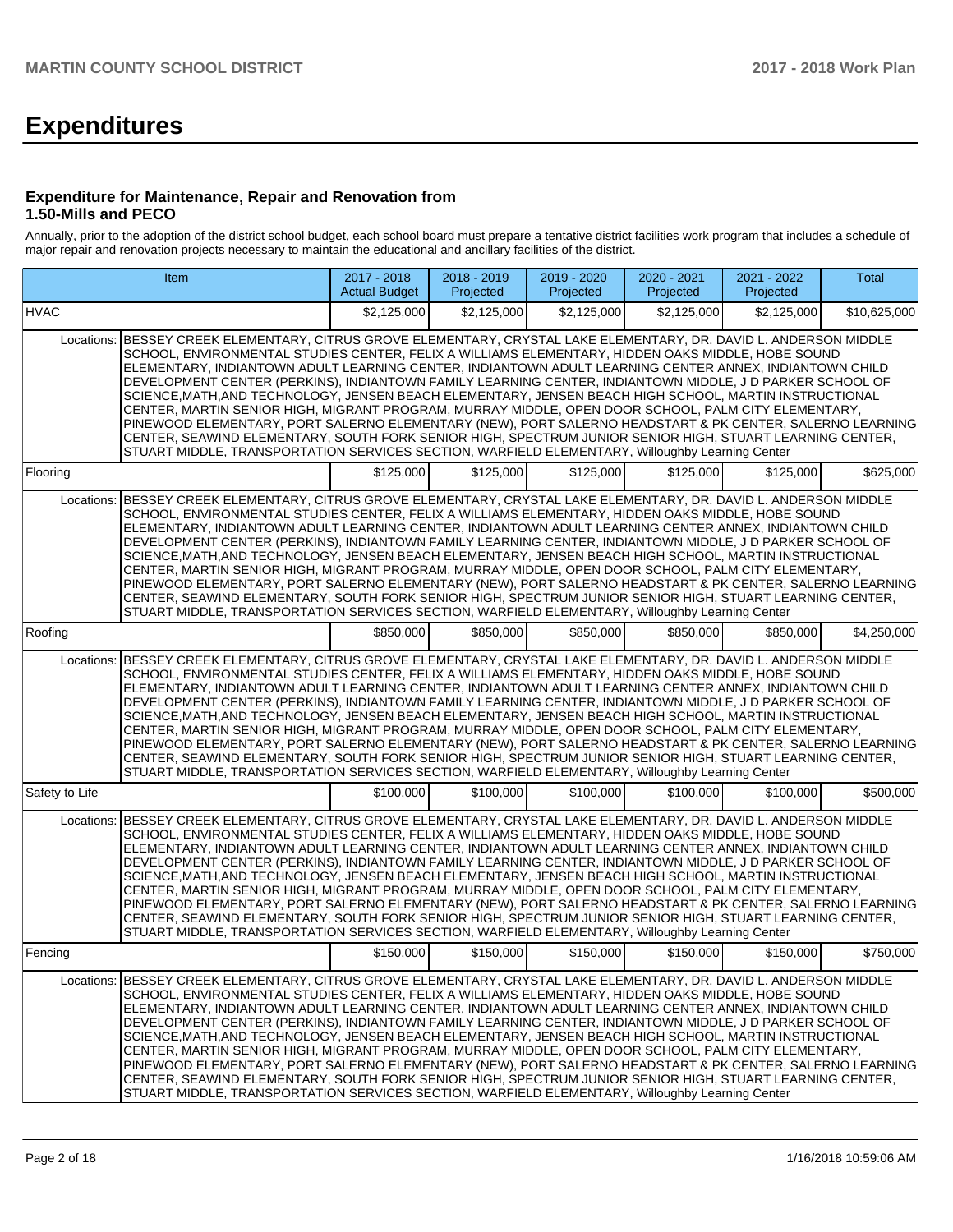| BESSEY CREEK ELEMENTARY, CITRUS GROVE ELEMENTARY, CRYSTAL LAKE ELEMENTARY, DR. DAVID L. ANDERSON MIDDLE<br>Locations:<br>SCHOOL, ENVIRONMENTAL STUDIES CENTER, FELIX A WILLIAMS ELEMENTARY, HIDDEN OAKS MIDDLE, HOBE SOUND<br>ELEMENTARY, INDIANTOWN ADULT LEARNING CENTER, INDIANTOWN ADULT LEARNING CENTER ANNEX, INDIANTOWN CHILD<br>DEVELOPMENT CENTER (PERKINS), INDIANTOWN FAMILY LEARNING CENTER, INDIANTOWN MIDDLE, J D PARKER SCHOOL OF<br>SCIENCE, MATH, AND TECHNOLOGY, JENSEN BEACH ELEMENTARY, JENSEN BEACH HIGH SCHOOL, MARTIN INSTRUCTIONAL<br>CENTER, MARTIN SENIOR HIGH, MIGRANT PROGRAM, MURRAY MIDDLE, OPEN DOOR SCHOOL, PALM CITY ELEMENTARY,<br>PINEWOOD ELEMENTARY, PORT SALERNO ELEMENTARY (NEW), PORT SALERNO HEADSTART & PK CENTER, SALERNO LEARNING<br>CENTER, SEAWIND ELEMENTARY, SOUTH FORK SENIOR HIGH, SPECTRUM JUNIOR SENIOR HIGH, STUART LEARNING CENTER,<br>STUART MIDDLE, TRANSPORTATION SERVICES SECTION, WARFIELD ELEMENTARY, Willoughby Learning Center<br>\$275.000<br>\$275,000<br>\$275.000<br>\$275,000<br>\$275.000<br>Electrical<br>BESSEY CREEK ELEMENTARY, CITRUS GROVE ELEMENTARY, CRYSTAL LAKE ELEMENTARY, DR. DAVID L. ANDERSON MIDDLE<br>Locations:<br>SCHOOL, ENVIRONMENTAL STUDIES CENTER, FELIX A WILLIAMS ELEMENTARY, HIDDEN OAKS MIDDLE, HOBE SOUND<br>ELEMENTARY, INDIANTOWN ADULT LEARNING CENTER, INDIANTOWN ADULT LEARNING CENTER ANNEX, INDIANTOWN CHILD<br>DEVELOPMENT CENTER (PERKINS), INDIANTOWN FAMILY LEARNING CENTER, INDIANTOWN MIDDLE, J D PARKER SCHOOL OF<br>SCIENCE, MATH, AND TECHNOLOGY, JENSEN BEACH ELEMENTARY, JENSEN BEACH HIGH SCHOOL, MARTIN INSTRUCTIONAL<br>CENTER, MARTIN SENIOR HIGH, MIGRANT PROGRAM, MURRAY MIDDLE, OPEN DOOR SCHOOL, PALM CITY ELEMENTARY,<br>PINEWOOD ELEMENTARY, PORT SALERNO ELEMENTARY (NEW), PORT SALERNO HEADSTART & PK CENTER, SALERNO LEARNING<br>CENTER, SEAWIND ELEMENTARY, SOUTH FORK SENIOR HIGH, SPECTRUM JUNIOR SENIOR HIGH, STUART LEARNING CENTER,<br>STUART MIDDLE, TRANSPORTATION SERVICES SECTION, WARFIELD ELEMENTARY, Willoughby Learning Center<br>\$150,000<br>Fire Alarm<br>\$150,000<br>\$150,000<br>\$150,000<br>\$150,000<br>BESSEY CREEK ELEMENTARY, CITRUS GROVE ELEMENTARY, CRYSTAL LAKE ELEMENTARY, DR. DAVID L. ANDERSON MIDDLE<br>Locations: |             |
|-------------------------------------------------------------------------------------------------------------------------------------------------------------------------------------------------------------------------------------------------------------------------------------------------------------------------------------------------------------------------------------------------------------------------------------------------------------------------------------------------------------------------------------------------------------------------------------------------------------------------------------------------------------------------------------------------------------------------------------------------------------------------------------------------------------------------------------------------------------------------------------------------------------------------------------------------------------------------------------------------------------------------------------------------------------------------------------------------------------------------------------------------------------------------------------------------------------------------------------------------------------------------------------------------------------------------------------------------------------------------------------------------------------------------------------------------------------------------------------------------------------------------------------------------------------------------------------------------------------------------------------------------------------------------------------------------------------------------------------------------------------------------------------------------------------------------------------------------------------------------------------------------------------------------------------------------------------------------------------------------------------------------------------------------------------------------------------------------------------------------------------------------------------------------------------------------------------------------------------------------------------------------------------|-------------|
|                                                                                                                                                                                                                                                                                                                                                                                                                                                                                                                                                                                                                                                                                                                                                                                                                                                                                                                                                                                                                                                                                                                                                                                                                                                                                                                                                                                                                                                                                                                                                                                                                                                                                                                                                                                                                                                                                                                                                                                                                                                                                                                                                                                                                                                                                     |             |
|                                                                                                                                                                                                                                                                                                                                                                                                                                                                                                                                                                                                                                                                                                                                                                                                                                                                                                                                                                                                                                                                                                                                                                                                                                                                                                                                                                                                                                                                                                                                                                                                                                                                                                                                                                                                                                                                                                                                                                                                                                                                                                                                                                                                                                                                                     | \$1,375,000 |
|                                                                                                                                                                                                                                                                                                                                                                                                                                                                                                                                                                                                                                                                                                                                                                                                                                                                                                                                                                                                                                                                                                                                                                                                                                                                                                                                                                                                                                                                                                                                                                                                                                                                                                                                                                                                                                                                                                                                                                                                                                                                                                                                                                                                                                                                                     |             |
|                                                                                                                                                                                                                                                                                                                                                                                                                                                                                                                                                                                                                                                                                                                                                                                                                                                                                                                                                                                                                                                                                                                                                                                                                                                                                                                                                                                                                                                                                                                                                                                                                                                                                                                                                                                                                                                                                                                                                                                                                                                                                                                                                                                                                                                                                     | \$750,000   |
| SCHOOL, ENVIRONMENTAL STUDIES CENTER, FELIX A WILLIAMS ELEMENTARY, HIDDEN OAKS MIDDLE, HOBE SOUND<br>ELEMENTARY. INDIANTOWN ADULT LEARNING CENTER. INDIANTOWN ADULT LEARNING CENTER ANNEX. INDIANTOWN CHILD<br>DEVELOPMENT CENTER (PERKINS), INDIANTOWN FAMILY LEARNING CENTER, INDIANTOWN MIDDLE, J D PARKER SCHOOL OF<br>SCIENCE, MATH, AND TECHNOLOGY, JENSEN BEACH ELEMENTARY, JENSEN BEACH HIGH SCHOOL, MARTIN INSTRUCTIONAL<br>CENTER, MARTIN SENIOR HIGH, MIGRANT PROGRAM, MURRAY MIDDLE, OPEN DOOR SCHOOL, PALM CITY ELEMENTARY,<br>PINEWOOD ELEMENTARY, PORT SALERNO ELEMENTARY (NEW), PORT SALERNO HEADSTART & PK CENTER, SALERNO LEARNING<br>CENTER, SEAWIND ELEMENTARY, SOUTH FORK SENIOR HIGH, SPECTRUM JUNIOR SENIOR HIGH, STUART LEARNING CENTER,<br>STUART MIDDLE, TRANSPORTATION SERVICES SECTION, WARFIELD ELEMENTARY, Willoughby Learning Center                                                                                                                                                                                                                                                                                                                                                                                                                                                                                                                                                                                                                                                                                                                                                                                                                                                                                                                                                                                                                                                                                                                                                                                                                                                                                                                                                                                                                 |             |
| \$112,000<br>\$112,000<br>Telephone/Intercom System<br>\$112,000<br>\$112,000<br>\$112,000                                                                                                                                                                                                                                                                                                                                                                                                                                                                                                                                                                                                                                                                                                                                                                                                                                                                                                                                                                                                                                                                                                                                                                                                                                                                                                                                                                                                                                                                                                                                                                                                                                                                                                                                                                                                                                                                                                                                                                                                                                                                                                                                                                                          | \$560,000   |
| BESSEY CREEK ELEMENTARY, CITRUS GROVE ELEMENTARY, CRYSTAL LAKE ELEMENTARY, DR. DAVID L. ANDERSON MIDDLE<br>Locations:<br>SCHOOL, ENVIRONMENTAL STUDIES CENTER, FELIX A WILLIAMS ELEMENTARY, HIDDEN OAKS MIDDLE, HOBE SOUND<br>ELEMENTARY, INDIANTOWN ADULT LEARNING CENTER, INDIANTOWN ADULT LEARNING CENTER ANNEX, INDIANTOWN CHILD<br>DEVELOPMENT CENTER (PERKINS), INDIANTOWN FAMILY LEARNING CENTER, INDIANTOWN MIDDLE, J D PARKER SCHOOL OF<br>SCIENCE, MATH, AND TECHNOLOGY, JENSEN BEACH ELEMENTARY, JENSEN BEACH HIGH SCHOOL, MARTIN INSTRUCTIONAL<br>CENTER, MARTIN SENIOR HIGH, MIGRANT PROGRAM, MURRAY MIDDLE, OPEN DOOR SCHOOL, PALM CITY ELEMENTARY,<br>PINEWOOD ELEMENTARY, PORT SALERNO ELEMENTARY (NEW), PORT SALERNO HEADSTART & PK CENTER, SALERNO LEARNING<br>CENTER, SEAWIND ELEMENTARY, SOUTH FORK SENIOR HIGH, SPECTRUM JUNIOR SENIOR HIGH, STUART LEARNING CENTER,<br>STUART MIDDLE, TRANSPORTATION SERVICES SECTION, WARFIELD ELEMENTARY, Willoughby Learning Center                                                                                                                                                                                                                                                                                                                                                                                                                                                                                                                                                                                                                                                                                                                                                                                                                                                                                                                                                                                                                                                                                                                                                                                                                                                                                        |             |
| <b>Closed Circuit Television</b><br>\$38,000<br>\$38,000<br>\$38,000<br>\$38,000<br>\$38,000                                                                                                                                                                                                                                                                                                                                                                                                                                                                                                                                                                                                                                                                                                                                                                                                                                                                                                                                                                                                                                                                                                                                                                                                                                                                                                                                                                                                                                                                                                                                                                                                                                                                                                                                                                                                                                                                                                                                                                                                                                                                                                                                                                                        | \$190,000   |
| Locations: BESSEY CREEK ELEMENTARY, CITRUS GROVE ELEMENTARY, CRYSTAL LAKE ELEMENTARY, DR. DAVID L. ANDERSON MIDDLE<br>SCHOOL, ENVIRONMENTAL STUDIES CENTER, FELIX A WILLIAMS ELEMENTARY, HIDDEN OAKS MIDDLE, HOBE SOUND<br>ELEMENTARY, INDIANTOWN ADULT LEARNING CENTER, INDIANTOWN ADULT LEARNING CENTER ANNEX, INDIANTOWN CHILD<br>DEVELOPMENT CENTER (PERKINS), INDIANTOWN FAMILY LEARNING CENTER, INDIANTOWN MIDDLE, J D PARKER SCHOOL OF<br>SCIENCE, MATH, AND TECHNOLOGY, JENSEN BEACH ELEMENTARY, JENSEN BEACH HIGH SCHOOL, MARTIN INSTRUCTIONAL<br>CENTER, MARTIN SENIOR HIGH, MIGRANT PROGRAM, MURRAY MIDDLE, OPEN DOOR SCHOOL, PALM CITY ELEMENTARY,<br>PINEWOOD ELEMENTARY, PORT SALERNO ELEMENTARY (NEW), PORT SALERNO HEADSTART & PK CENTER, SALERNO LEARNING<br>CENTER, SEAWIND ELEMENTARY, SOUTH FORK SENIOR HIGH, SPECTRUM JUNIOR SENIOR HIGH, STUART LEARNING CENTER,<br>STUART MIDDLE, TRANSPORTATION SERVICES SECTION, WARFIELD ELEMENTARY, Willoughby Learning Center                                                                                                                                                                                                                                                                                                                                                                                                                                                                                                                                                                                                                                                                                                                                                                                                                                                                                                                                                                                                                                                                                                                                                                                                                                                                                           |             |
| \$80,000<br>\$80,000<br>\$80,000<br>\$80,000<br>Paint<br>\$80,000                                                                                                                                                                                                                                                                                                                                                                                                                                                                                                                                                                                                                                                                                                                                                                                                                                                                                                                                                                                                                                                                                                                                                                                                                                                                                                                                                                                                                                                                                                                                                                                                                                                                                                                                                                                                                                                                                                                                                                                                                                                                                                                                                                                                                   | \$400,000   |
| BESSEY CREEK ELEMENTARY, CITRUS GROVE ELEMENTARY, CRYSTAL LAKE ELEMENTARY, DR. DAVID L. ANDERSON MIDDLE<br>Locations:<br>SCHOOL, ENVIRONMENTAL STUDIES CENTER, FELIX A WILLIAMS ELEMENTARY, HIDDEN OAKS MIDDLE, HOBE SOUND<br>ELEMENTARY, INDIANTOWN ADULT LEARNING CENTER, INDIANTOWN ADULT LEARNING CENTER ANNEX, INDIANTOWN CHILD<br>DEVELOPMENT CENTER (PERKINS), INDIANTOWN FAMILY LEARNING CENTER, INDIANTOWN MIDDLE, J D PARKER SCHOOL OF<br>SCIENCE,MATH,AND TECHNOLOGY, JENSEN BEACH ELEMENTARY, JENSEN BEACH HIGH SCHOOL, MARTIN INSTRUCTIONAL<br>CENTER, MARTIN SENIOR HIGH, MIGRANT PROGRAM, MURRAY MIDDLE, OPEN DOOR SCHOOL, PALM CITY ELEMENTARY,<br>PINEWOOD ELEMENTARY, PORT SALERNO ELEMENTARY (NEW), PORT SALERNO HEADSTART & PK CENTER, SALERNO LEARNING<br>CENTER, SEAWIND ELEMENTARY, SOUTH FORK SENIOR HIGH, SPECTRUM JUNIOR SENIOR HIGH, STUART LEARNING CENTER,<br>STUART MIDDLE, TRANSPORTATION SERVICES SECTION, WARFIELD ELEMENTARY, Willoughby Learning Center<br>Maintenance/Repair<br>\$700,000<br>\$700,000<br>\$700,000<br>\$700,000<br>\$700,000                                                                                                                                                                                                                                                                                                                                                                                                                                                                                                                                                                                                                                                                                                                                                                                                                                                                                                                                                                                                                                                                                                                                                                                                   |             |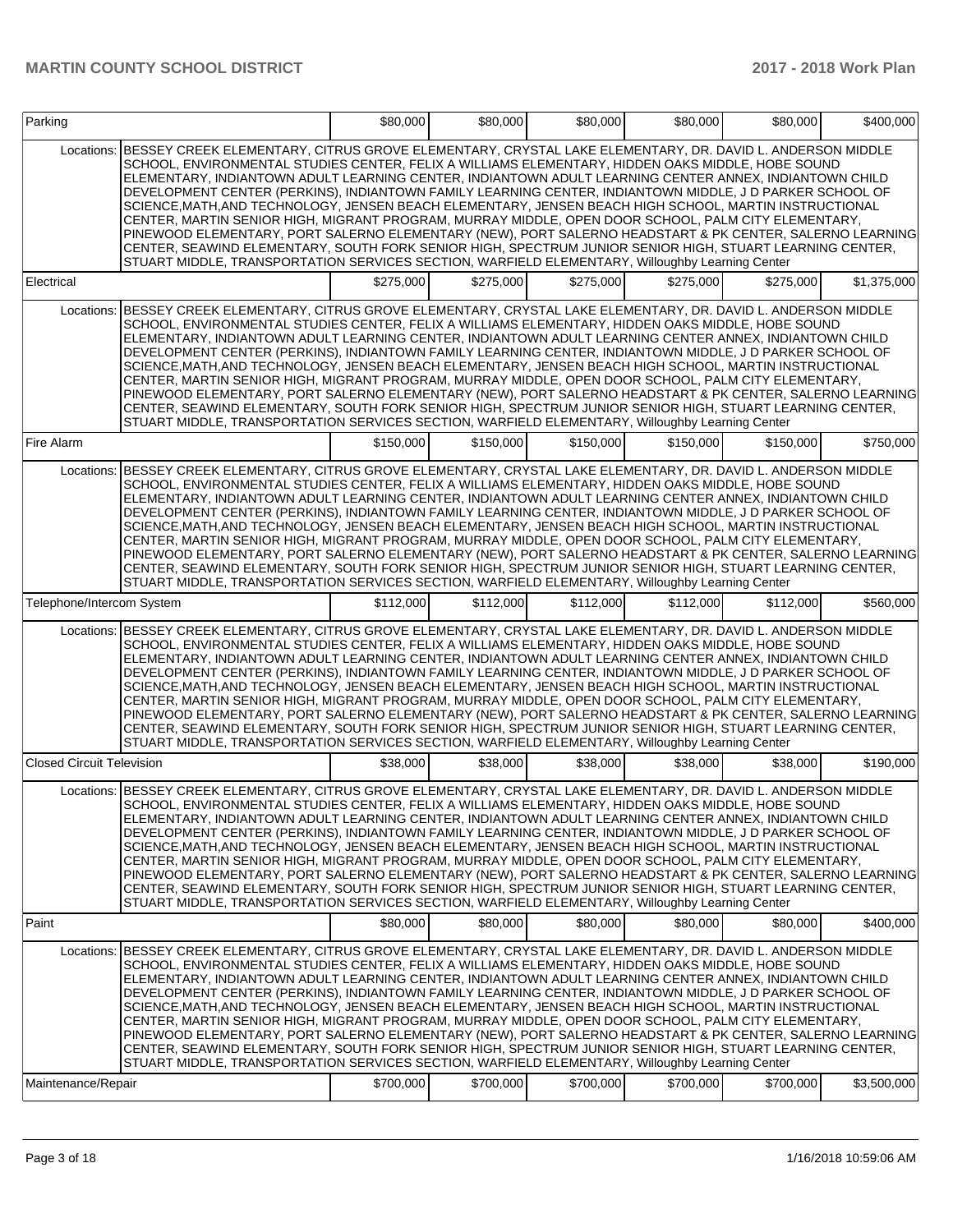| Locations: BESSEY CREEK ELEMENTARY, CITRUS GROVE ELEMENTARY, CRYSTAL LAKE ELEMENTARY, DR. DAVID L. ANDERSON MIDDLE |  |            |             |  |             |  |             |  |             |             |  |              |
|--------------------------------------------------------------------------------------------------------------------|--|------------|-------------|--|-------------|--|-------------|--|-------------|-------------|--|--------------|
| SCHOOL, ENVIRONMENTAL STUDIES CENTER, FELIX A WILLIAMS ELEMENTARY, HIDDEN OAKS MIDDLE, HOBE SOUND                  |  |            |             |  |             |  |             |  |             |             |  |              |
| ELEMENTARY, INDIANTOWN ADULT LEARNING CENTER, INDIANTOWN ADULT LEARNING CENTER ANNEX, INDIANTOWN CHILD             |  |            |             |  |             |  |             |  |             |             |  |              |
| DEVELOPMENT CENTER (PERKINS), INDIANTOWN FAMILY LEARNING CENTER, INDIANTOWN MIDDLE, J D PARKER SCHOOL OF           |  |            |             |  |             |  |             |  |             |             |  |              |
| SCIENCE,MATH,AND TECHNOLOGY, JENSEN BEACH ELEMENTARY, JENSEN BEACH HIGH SCHOOL, MARTIN INSTRUCTIONAL               |  |            |             |  |             |  |             |  |             |             |  |              |
| CENTER, MARTIN SENIOR HIGH, MIGRANT PROGRAM, MURRAY MIDDLE, OPEN DOOR SCHOOL, PALM CITY ELEMENTARY,                |  |            |             |  |             |  |             |  |             |             |  |              |
| PINEWOOD ELEMENTARY, PORT SALERNO ELEMENTARY (NEW), PORT SALERNO HEADSTART & PK CENTER, SALERNO LEARNING           |  |            |             |  |             |  |             |  |             |             |  |              |
| CENTER, SEAWIND ELEMENTARY, SOUTH FORK SENIOR HIGH, SPECTRUM JUNIOR SENIOR HIGH, STUART LEARNING CENTER,           |  |            |             |  |             |  |             |  |             |             |  |              |
| STUART MIDDLE, TRANSPORTATION SERVICES SECTION, WARFIELD ELEMENTARY, Willoughby Learning Center                    |  |            |             |  |             |  |             |  |             |             |  |              |
|                                                                                                                    |  | Sub Total: | \$4.785.000 |  | \$4.785.000 |  | \$4.785.000 |  | \$4.785.000 | \$4.785.000 |  | \$23.925.000 |
|                                                                                                                    |  |            |             |  |             |  |             |  |             |             |  |              |

| <b>PECO Maintenance Expenditures</b> | \$403.537   | \$403.537   | \$403.537   | \$403.537   | \$403.537   | \$2,017,685  |
|--------------------------------------|-------------|-------------|-------------|-------------|-------------|--------------|
| i.50 Mill Sub Total: I               | \$4,381,463 | \$4.381.463 | \$4,381,463 | \$4,381,463 | \$4.381.463 | \$21.907.315 |

No items have been specified.

| . | Total: | ا 785.000.<br>\$4.7 | \$4.785.000 | \$4.785.000 | 1.785.000<br>-54 | \$4.785.000 | \$23,925,000 |
|---|--------|---------------------|-------------|-------------|------------------|-------------|--------------|
|---|--------|---------------------|-------------|-------------|------------------|-------------|--------------|

# **Local 1.50 Mill Expenditure For Maintenance, Repair and Renovation**

Anticipated expenditures expected from local funding sources over the years covered by the current work plan.

| Item                                                         | 2017 - 2018<br><b>Actual Budget</b> | 2018 - 2019<br>Projected | 2019 - 2020<br>Projected | 2020 - 2021<br>Projected | 2021 - 2022<br>Projected | <b>Total</b> |
|--------------------------------------------------------------|-------------------------------------|--------------------------|--------------------------|--------------------------|--------------------------|--------------|
| Remaining Maint and Repair from 1.5 Mills                    | \$4,381,463                         | \$4,381,463              | \$4,381,463              | \$4,381,463              | \$4,381,463              | \$21,907,315 |
| Maintenance/Repair Salaries                                  | \$2,483,142                         | \$3,592,003              | \$4,816,224              | \$5,215,376              | \$5,101,384              | \$21,208,129 |
| <b>School Bus Purchases</b>                                  | \$1,050,000                         | \$1,050,000              | \$1,050,000              | \$1,050,000              | \$1,050,000              | \$5,250,000  |
| <b>Other Vehicle Purchases</b>                               | \$550,000                           | \$550,000                | \$300,000                | \$300,000                | \$300,000                | \$2,000,000  |
| <b>Capital Outlay Equipment</b>                              | \$1,200,000                         | \$1,200,000              | \$1,200,000              | \$1,200,000              | \$1,200,000              | \$6,000,000  |
| <b>Rent/Lease Payments</b>                                   | \$250,000                           | \$250,000                | \$250,000                | \$250,000                | \$250,000                | \$1,250,000  |
| <b>COP Debt Service</b>                                      | \$3,152,375                         | \$3,762,845              | \$3,757,470              | \$3,753,721              | \$3,756,221              | \$18,182,632 |
| Rent/Lease Relocatables                                      | \$500,000                           | \$500,000                | \$500,000                | \$500,000                | \$500,000                | \$2,500,000  |
| <b>Environmental Problems</b>                                | \$0                                 | \$0                      | \$0                      | \$0                      | \$0                      | \$0          |
| s.1011.14 Debt Service                                       | \$0                                 | \$0                      | \$0                      | \$0                      | \$0                      | \$0          |
| <b>Special Facilities Construction Account</b>               | \$0                                 | \$0                      | \$0                      | \$0                      | \$0                      | \$0          |
| Premiums for Property Casualty Insurance - 1011.71<br>(4a,b) | \$1,700,000                         | \$1,700,000              | \$1,700,000              | \$1,700,000              | \$1,700,000              | \$8,500,000  |
| Qualified School Construction Bonds (QSCB)                   | \$0                                 | \$0                      | \$0                      | \$0                      | \$0                      | \$0          |
| Qualified Zone Academy Bonds (QZAB)                          | \$0                                 | \$0                      | \$0                      | \$0                      | \$0                      | \$0          |
| C/W PLAYGROUNDS (0552)                                       | \$275,000                           | \$275,000                | \$275,000                | \$275,000                | \$275,000                | \$1,375,000  |
| C/W ADA COMPLIANCE (0339)                                    | \$15,000                            | \$15,000                 | \$15,000                 | \$15,000                 | \$15,000                 | \$75,000     |
| C/W OTHER FACILITY NEEDS (0560)                              | \$250,000                           | \$250,000                | \$250,000                | \$250,000                | \$250,000                | \$1,250,000  |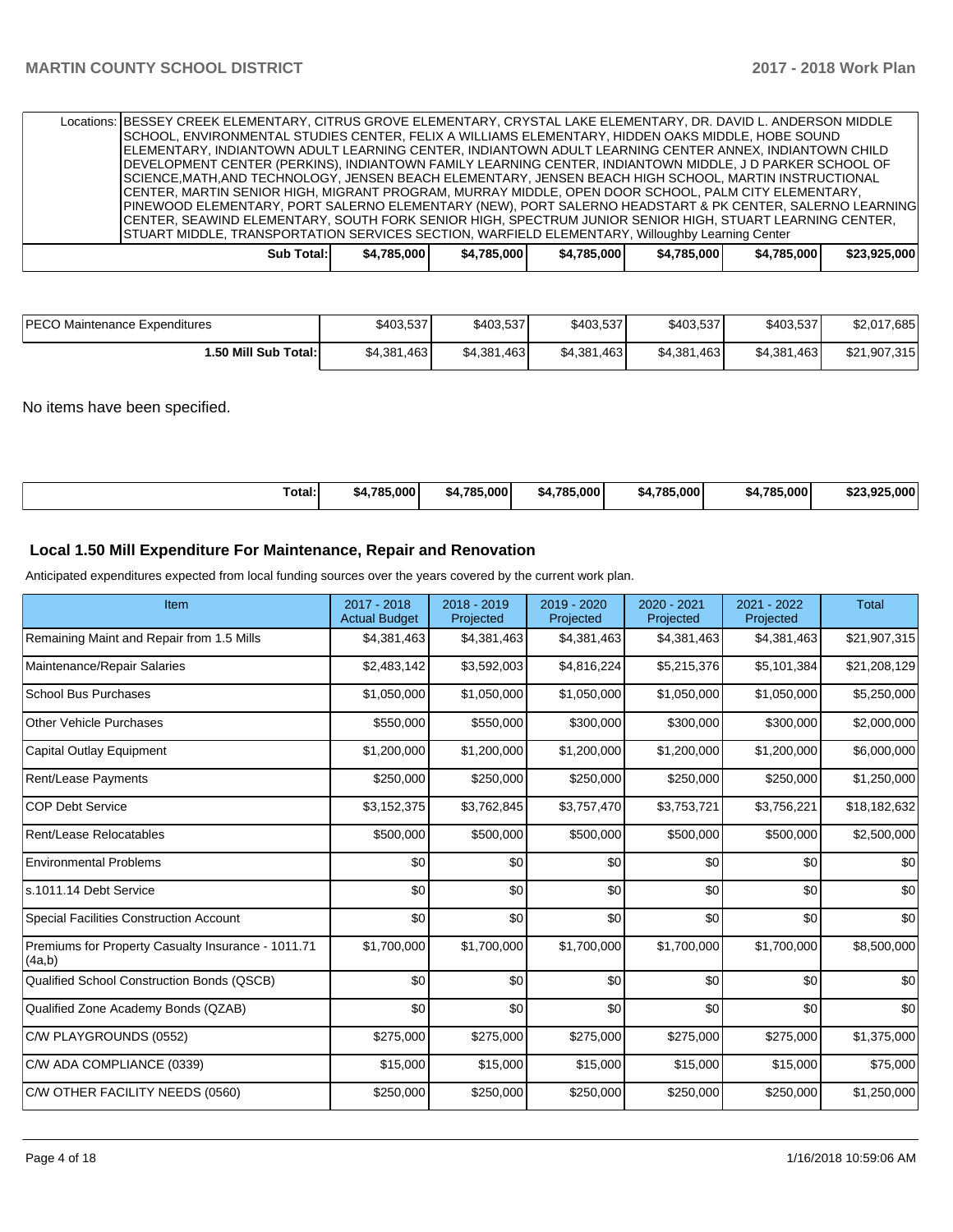| <b>Local Expenditure Totals:</b> | \$27,711,980 | \$25,981,311 | \$26,950,157 | \$27,345,560 | \$28,121,367 | \$136,110,375 |
|----------------------------------|--------------|--------------|--------------|--------------|--------------|---------------|
| WINDOW/BUILDING LEAKAGE          | \$2,000,000  | \$0          | \$0          | \$0          | \$0          | \$2,000,000   |
| C/W SECURITY PROG. (0528)        | \$500,000    | \$500,000    | \$500,000    | \$500,000    | \$500,000    | \$2,500,000   |
| C/W PROPERTY DAMAGE (0541)       | \$25,000     | \$25,000     | \$25,000     | \$25,000     | \$25,000     | \$125,000     |
| C/W REFINISH GYM FLOORS (0544)   | \$50,000     | \$50,000     | \$50,000     | \$50,000     | \$50,000     | \$250,000     |
| <b>C/W TECHNOLOGY PROJECTS</b>   | \$5,850,000  | \$4,850,000  | \$4,850,000  | \$4,850,000  | \$4,850,000  | \$25,250,000  |
| C/W CUSTODIAL/MAINT EQUIP (0538) | \$1,200,000  | \$750,000    | \$750,000    | \$750,000    | \$750,000    | \$4,200,000   |
| ESE EQUIPMENT (PROJ 0590)        | \$100,000    | \$100,000    | \$100,000    | \$100,000    | \$100,000    | \$500,000     |
| <b>CW SITE IMPROVEMENTS</b>      | \$270,000    | \$270,000    | \$270,000    | \$270,000    | \$270,000    | \$1,350,000   |
| C/W GROUNDS (0551)               | \$70,000     | \$70,000     | \$70,000     | \$70,000     | \$70,000     | \$350,000     |
| C/W PROF. SERV. (0557)           | \$100,000    | \$100,000    | \$100,000    | \$100,000    | \$100,000    | \$500,000     |
| C/W ATHLETIC FIELDS (0542/0543)  | \$300,000    | \$300,000    | \$300,000    | \$300,000    | \$300,000    | \$1,500,000   |
| C/W BLEACHER REPAIR/REPL (0548)  | \$90,000     | \$90,000     | \$90,000     | \$90,000     | \$90,000     | \$450,000     |
| C/W VEGETATION REMOVAL (0519)    | \$30,000     | \$30,000     | \$30,000     | \$30,000     | \$30,000     | \$150,000     |
| C/W CODE COMPLIANCE (0539)       | \$30,000     | \$30,000     | \$30,000     | \$30,000     | \$30,000     | \$150,000     |
| <b>C/W ENERGY MGMT</b>           | \$280,000    | \$280,000    | \$280,000    | \$280,000    | \$280,000    | \$1,400,000   |
| <b>KITCHEN RENOVATIONS</b>       | \$750,000    | \$750,000    | \$750,000    | \$750,000    | \$1,637,299  | \$4,637,299   |
| <b>ENTERPRISE SOFTWARE</b>       | \$150,000    | \$150,000    | \$150,000    | \$150,000    | \$150,000    | \$750,000     |
| C/W PLUMBING (0553)              | \$110,000    | \$110,000    | \$110,000    | \$110,000    | \$110,000    | \$550,000     |
|                                  |              |              |              |              |              |               |

# **Revenue**

#### **1.50 Mill Revenue Source**

Schedule of Estimated Capital Outlay Revenue from each currently approved source which is estimated to be available for expenditures on the projects included in the tentative district facilities work program. All amounts are NET after considering carryover balances, interest earned, new COP's, 1011.14 and 1011.15 loans, etc. Districts cannot use 1.5-Mill funds for salaries except for those explicitly associated with maintenance/repair projects. (1011.71 (5), F.S.)

| Item                                                                                | Fund | $2017 - 2018$<br><b>Actual Value</b> | $2018 - 2019$<br>Projected | $2019 - 2020$<br>Projected | $2020 - 2021$<br>Projected | $2021 - 2022$<br>Projected | <b>Total</b>      |
|-------------------------------------------------------------------------------------|------|--------------------------------------|----------------------------|----------------------------|----------------------------|----------------------------|-------------------|
| (1) Non-exempt property<br>lassessed valuation                                      |      | \$22,442,764,243                     | \$22,891,619,527           | \$23,349,451,918           | \$23,816,440,957           | \$24,292,769,776           | \$116,793,046,421 |
| (2) The Millege projected for<br>discretionary capital outlay per<br>ls.1011.71     |      | 1.50                                 | 1.50                       | 1.50                       | 1.50                       | 1.50                       |                   |
| $(3)$ Full value of the 1.50-Mill<br>discretionary capital outlay per<br>ls.1011.71 |      | \$37,703,844                         | \$38.457.921               | \$39,227,079               | \$40.011.621               | \$40.811.853               | \$196.212.318     |
| $(4)$ Value of the portion of the 1.50<br>-Mill ACTUALLY levied                     | 370  | \$32,317,581                         | \$32,963,932               | \$33,623,211               | \$34.295.675               | \$34.981.588               | \$168,181,987     |
| $(5)$ Difference of lines (3) and (4)                                               |      | \$5,386,263                          | \$5,493,989                | \$5,603,868                | \$5,715,946                | \$5,830,265                | \$28,030,331      |

# **PECO Revenue Source**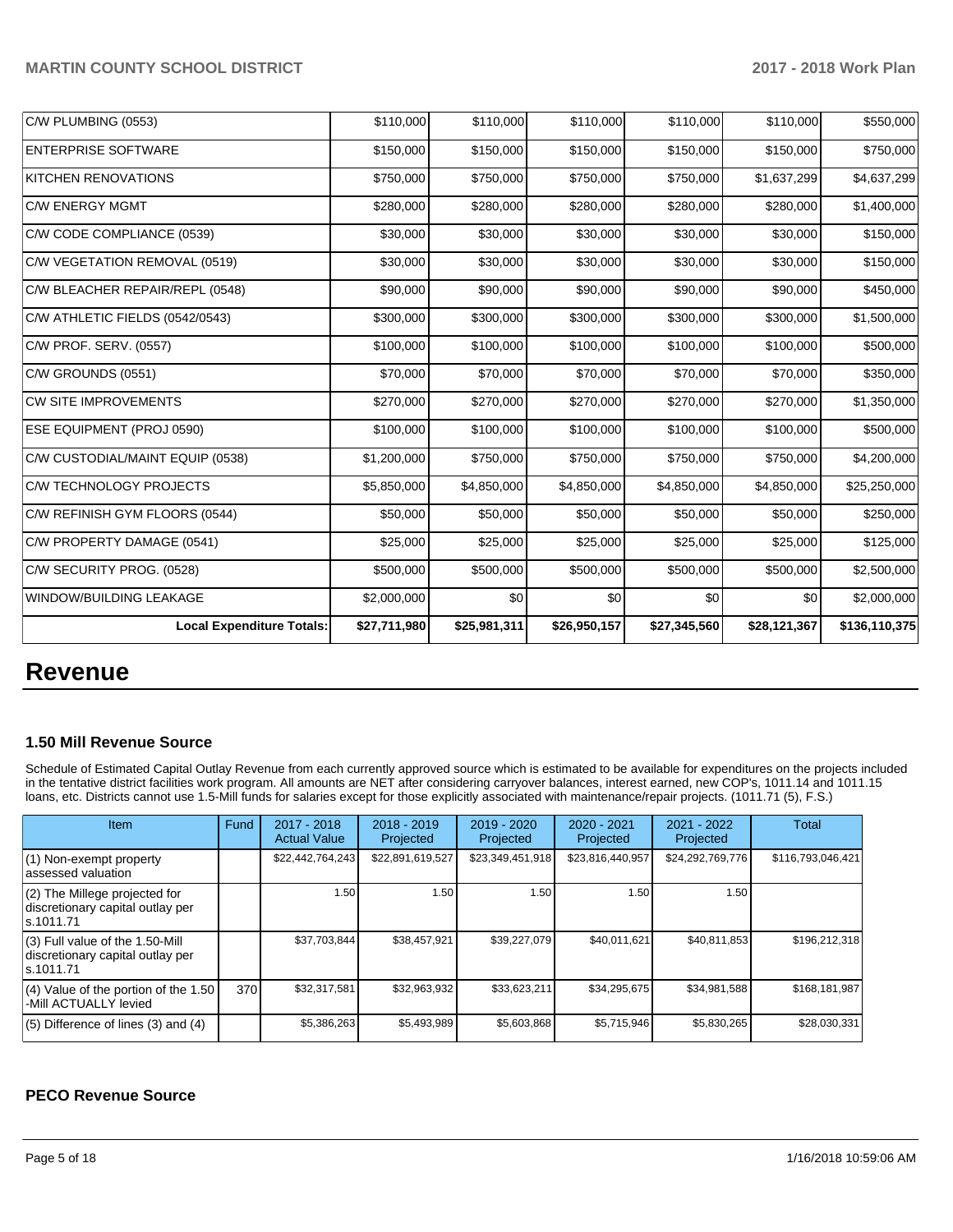The figure in the row designated "PECO Maintenance" will be subtracted from funds available for new construction because PECO maintenance dollars cannot be used for new construction.

| Item                          | Fund             | 2017 - 2018<br><b>Actual Budget</b> | $2018 - 2019$<br>Projected | 2019 - 2020<br>Projected | $2020 - 2021$<br>Projected | 2021 - 2022<br>Projected | Total       |
|-------------------------------|------------------|-------------------------------------|----------------------------|--------------------------|----------------------------|--------------------------|-------------|
| PECO New Construction         | 340 <sub>l</sub> | \$0                                 | \$0 <sub>1</sub>           | \$0                      | \$0                        | \$0                      | <b>\$01</b> |
| PECO Maintenance Expenditures |                  | \$403,537                           | \$403,537                  | \$403,537                | \$403.537                  | \$403,537                | \$2,017,685 |
|                               |                  | \$403,537                           | \$403,537                  | \$403,537                | \$403,537                  | \$403,537                | \$2,017,685 |

### **CO & DS Revenue Source**

Revenue from Capital Outlay and Debt Service funds.

| <b>Item</b>                               | Fund | $2017 - 2018$<br><b>Actual Budget</b> | $2018 - 2019$<br>Projected | 2019 - 2020<br>Projected | $2020 - 2021$<br>Projected | $2021 - 2022$<br>Projected | <b>Total</b> |
|-------------------------------------------|------|---------------------------------------|----------------------------|--------------------------|----------------------------|----------------------------|--------------|
| ICO & DS Cash Flow-through<br>Distributed | 360  | \$276.132                             | \$276.132                  | \$276.132                | \$276.132                  | \$276.132                  | \$1,380,660  |
| ICO & DS Interest on<br>Undistributed CO  | 360  | \$14,705                              | \$14.705                   | \$14.705                 | \$14,705                   | \$14,705                   | \$73,525     |
|                                           |      | \$290,837                             | \$290,837                  | \$290.837                | \$290,837                  | \$290.837                  | \$1,454,185  |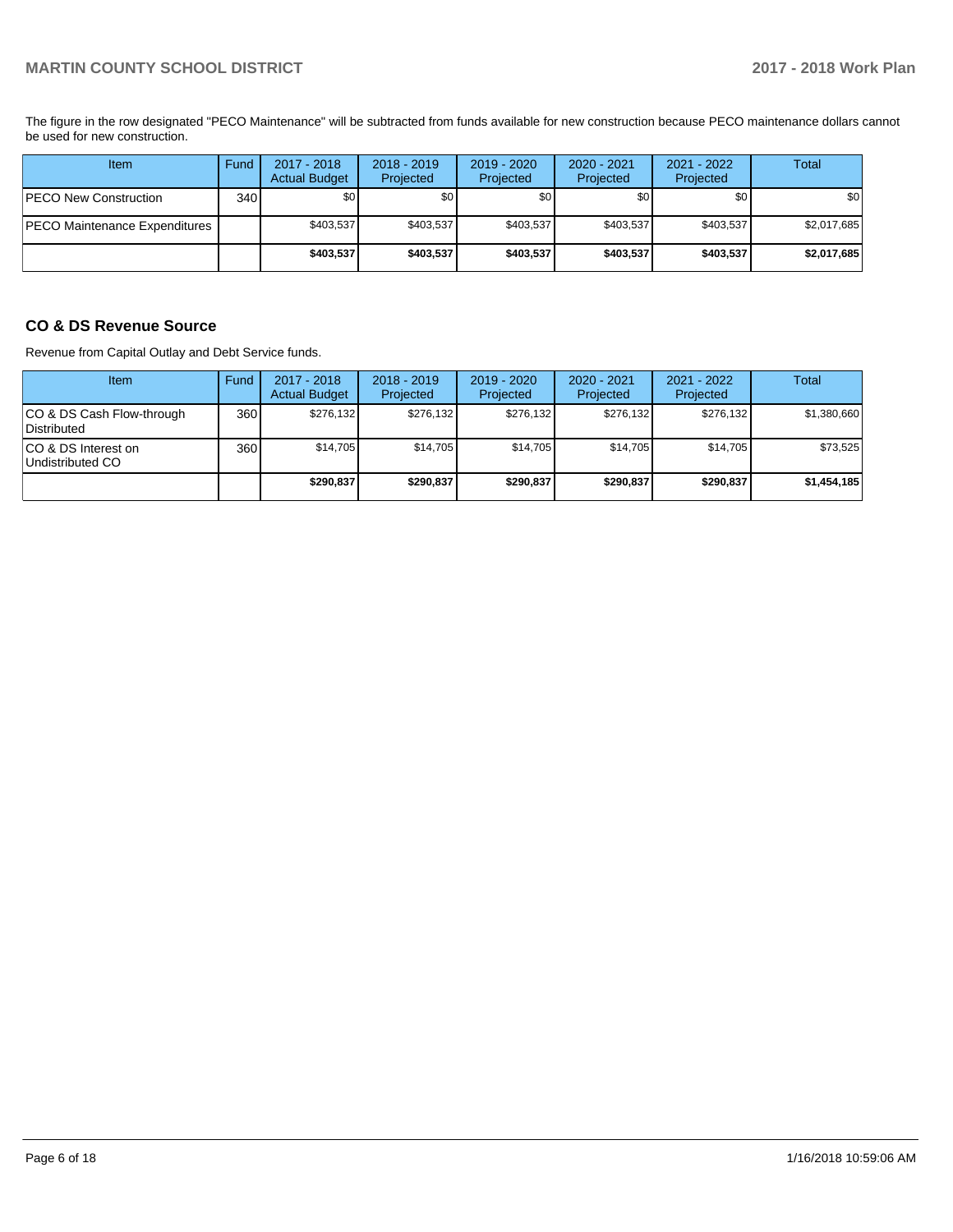#### **Fair Share Revenue Source**

Nothing reported for this section. All legally binding commitments for proportionate fair-share mitigation for impacts on public school facilities must be included in the 5-year district work program.

#### **Sales Surtax Referendum**

Specific information about any referendum for a 1-cent or 1/2-cent surtax referendum during the previous year.

**Did the school district hold a surtax referendum during the past fiscal year 2016 - 2017?**

No

#### **Additional Revenue Source**

Any additional revenue sources

| Item                                                                                                   | 2017 - 2018<br><b>Actual Value</b> | $2018 - 2019$<br>Projected | $2019 - 2020$<br>Projected | 2020 - 2021<br>Projected | 2021 - 2022<br>Projected | <b>Total</b> |
|--------------------------------------------------------------------------------------------------------|------------------------------------|----------------------------|----------------------------|--------------------------|--------------------------|--------------|
| Proceeds from a s.1011.14/15 F.S. Loans                                                                | \$0                                | \$0                        | \$0                        | \$0                      | \$0                      | \$0          |
| District Bonds - Voted local bond<br>referendum proceeds per s.9, Art VII<br><b>State Constitution</b> | \$0                                | \$0                        | \$0                        | \$0                      | \$0                      | \$0          |
| Proceeds from Special Act Bonds                                                                        | \$0                                | \$0                        | \$0                        | \$0                      | \$0                      | \$0          |
| Estimated Revenue from CO & DS Bond<br>Sale                                                            | \$0                                | \$0                        | \$0                        | \$0                      | \$0                      | \$0          |
| Proceeds from Voted Capital<br>Improvements millage                                                    | \$0                                | \$0                        | \$0                        | \$0                      | \$0                      | \$0          |
| Other Revenue for Other Capital Projects                                                               | \$40,000                           | \$40,000                   | \$40,000                   | \$40,000                 | \$40,000                 | \$200,000    |
| Proceeds from 1/2 cent sales surtax<br>authorized by school board                                      | \$0                                | \$0                        | \$0                        | \$0                      | \$0                      | \$0          |
| Proceeds from local governmental<br>infrastructure sales surtax                                        | \$0                                | \$0                        | \$0                        | \$0                      | \$0                      | \$0          |
| Proceeds from Certificates of<br>Participation (COP's) Sale                                            | \$0                                | \$0                        | \$0                        | \$0                      | \$0                      | \$0          |
| Classrooms First Bond proceeds amount<br>authorized in FY 1997-98                                      | \$0                                | \$0                        | \$0                        | \$0                      | \$0                      | \$0          |
| <b>Classrooms for Kids</b>                                                                             | \$0                                | \$0                        | \$0                        | \$0                      | \$0                      | \$0          |
| <b>District Equity Recognition</b>                                                                     | \$0                                | \$0                        | \$0                        | \$0                      | \$0                      | \$0          |
| <b>Federal Grants</b>                                                                                  | \$0                                | \$0                        | \$0                        | \$0                      | \$0                      | \$0          |
| Proportionate share mitigation (actual<br>cash revenue only, not in kind donations)                    | \$0                                | \$0                        | \$0                        | \$0                      | \$0                      | \$0          |
| Impact fees received                                                                                   | \$1,600,000                        | \$1,600,000                | \$1,600,000                | \$1,600,000              | \$1,600,000              | \$8,000,000  |
| Private donations                                                                                      | \$0                                | \$0                        | \$0                        | \$0                      | \$0                      | \$0          |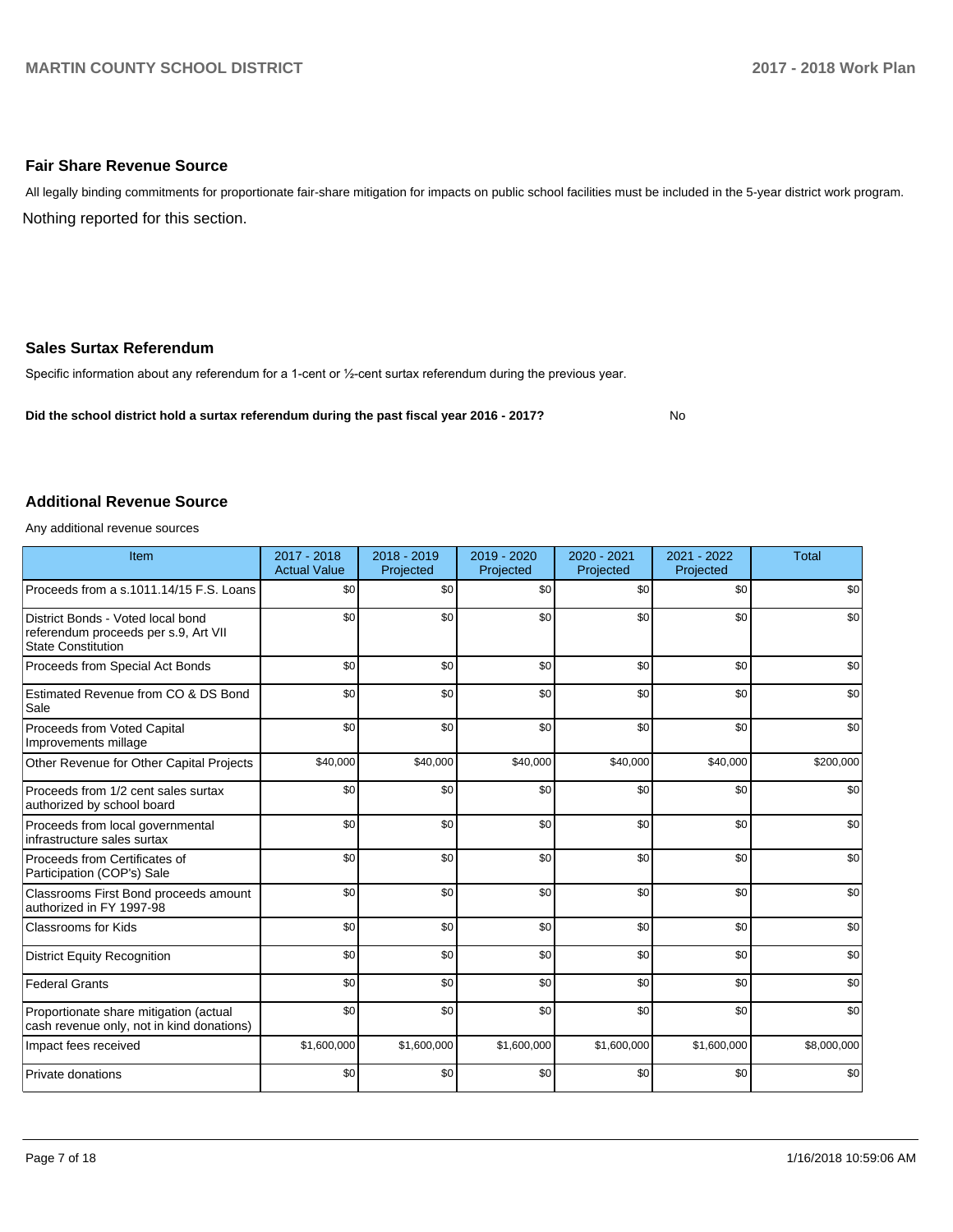### **MARTIN COUNTY SCHOOL DISTRICT 2017 - 2018 Work Plan**

| Grants from local governments or not-for-<br>profit organizations                                                         | \$0          | \$0 <sub>1</sub> | \$0         | \$0         | \$0         | \$0          |
|---------------------------------------------------------------------------------------------------------------------------|--------------|------------------|-------------|-------------|-------------|--------------|
| Interest, Including Profit On Investment                                                                                  | \$0          | \$0 <sub>1</sub> | \$0         | \$0         | \$0         | \$0          |
| Revenue from Bonds pledging proceeds<br>from 1 cent or 1/2 cent Sales Surtax                                              | \$0          | \$0              | \$0         | \$0         | \$0         | \$0          |
| <b>Total Fund Balance Carried Forward</b>                                                                                 | \$13,023,402 | \$4,572,540      | \$3,098,699 | \$4,815,290 | \$5,808,942 | \$31,318,873 |
| General Capital Outlay Obligated Fund<br><b>Balance Carried Forward From Total</b><br><b>Fund Balance Carried Forward</b> | \$0          | \$0              | \$0         | \$0         | \$0         | \$0          |
| Special Facilities Construction Account                                                                                   | \$0          | \$0 <sub>1</sub> | \$0         | \$0         | \$0         | \$0          |
| One Cent - 1/2 Cent Sales Surtax Debt<br>Service From Total Fund Balance Carried<br>Forward                               | \$0          | \$0              | \$0         | \$0         | \$0         | \$0          |
| Capital Outlay Projects Funds Balance<br>Carried Forward From Total Fund<br><b>Balance Carried Forward</b>                | \$0          | \$0              | \$0         | \$0         | \$0         | \$0          |
| Bank Loan                                                                                                                 | \$9,900,000  | \$0              | \$0         | \$0         | \$0         | \$9,900,000  |
| <b>Subtotal</b>                                                                                                           | \$24,563,402 | \$6,212,540      | \$4,738,699 | \$6,455,290 | \$7,448,942 | \$49,418,873 |

# **Total Revenue Summary**

| Item Name                                                     | $2017 - 2018$<br><b>Budget</b> | $2018 - 2019$<br>Projected | $2019 - 2020$<br>Projected | $2020 - 2021$<br>Projected | $2021 - 2022$<br>Projected | <b>Five Year Total</b> |
|---------------------------------------------------------------|--------------------------------|----------------------------|----------------------------|----------------------------|----------------------------|------------------------|
| Local 1.5 Mill Discretionary Capital Outlay<br><b>Revenue</b> | \$32,317,581                   | \$32,963,932               | \$33,623,211               | \$34,295,675               | \$34,981,588               | \$168,181,987          |
| PECO and 1.5 Mill Maint and Other 1.5<br>Mill Expenditures    | (\$27,711,980)                 | (S25, 981, 311)            | (\$26,950,157)             | (\$27,345,560)             | (\$28,121,367)             | (\$136, 110, 375)      |
| PECO Maintenance Revenue                                      | \$403,537                      | \$403,537                  | \$403.537                  | \$403,537                  | \$403,537                  | \$2,017,685            |
| <b>Available 1.50 Mill for New</b><br>  Construction          | \$4,605,601                    | \$6,982,621                | \$6,673,054                | \$6,950,115                | \$6,860,221                | \$32,071,612           |

| <b>Item Name</b>                | 2017 - 2018<br><b>Budget</b> | $2018 - 2019$<br>Projected | $2019 - 2020$<br>Projected | 2020 - 2021<br>Projected | 2021 - 2022<br>Projected | <b>Five Year Total</b> |
|---------------------------------|------------------------------|----------------------------|----------------------------|--------------------------|--------------------------|------------------------|
| ICO & DS Revenue                | \$290,837                    | \$290,837                  | \$290,837                  | \$290,837                | \$290,837                | \$1,454,185            |
| PECO New Construction Revenue   | \$0                          | \$0                        | \$0                        | \$0                      | \$0                      | \$0                    |
| Other/Additional Revenue        | \$24,563,402                 | \$6,212,540                | \$4,738,699                | \$6,455,290              | \$7,448,942              | \$49,418,873           |
| <b>Total Additional Revenue</b> | \$24,854,239                 | \$6,503,377                | \$5,029,536                | \$6,746,127              | \$7,739,779              | \$50,873,058           |
| <b>Total Available Revenue</b>  | \$29,459,840                 | \$13,485,998               | \$11,702,590               | \$13,696,242             | \$14,600,000             | \$82,944,670           |

# **Project Schedules**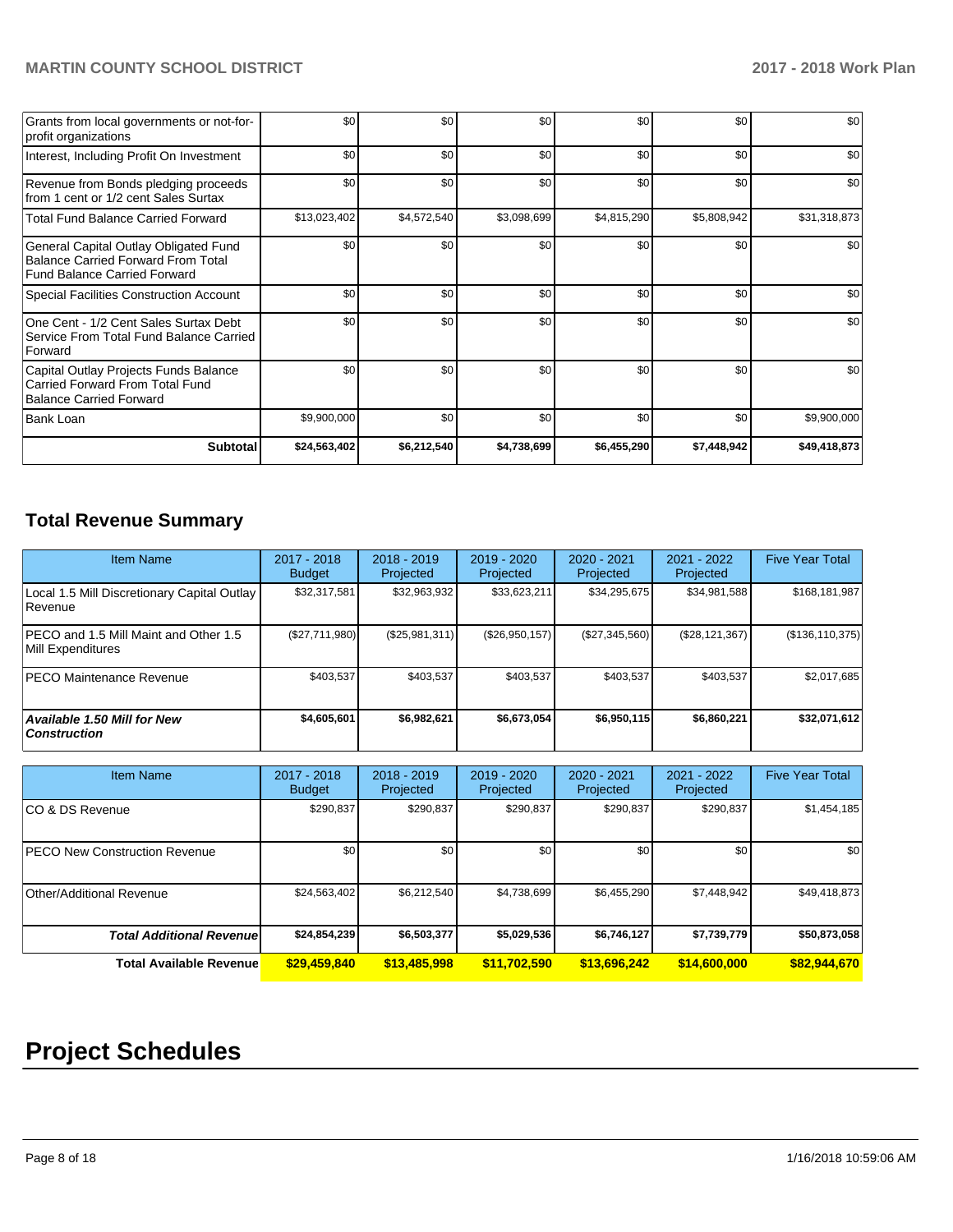#### **Capacity Project Schedules**

A schedule of capital outlay projects necessary to ensure the availability of satisfactory classrooms for the projected student enrollment in K-12 programs.

Nothing reported for this section.

Nothing reported for this section.

#### **Other Project Schedules**

Major renovations, remodeling, and additions of capital outlay projects that do not add capacity to schools.

| <b>Project Description</b>                                      | Location                                               | 2017 - 2018<br>Actual Budget | 2018 - 2019<br>Projected | 2019 - 2020<br>Projected | $2020 - 2021$<br>Projected | 2021 - 2022<br>Projected | <b>Total</b>     | Funded |
|-----------------------------------------------------------------|--------------------------------------------------------|------------------------------|--------------------------|--------------------------|----------------------------|--------------------------|------------------|--------|
| <b>GYM</b>                                                      | <b>SOUTH FORK SENIOR</b><br><b>HIGH</b>                | \$1,000,000                  | \$10,000,000             | \$0                      | \$0                        | \$0                      | \$11,000,000 Yes |        |
| PHASE III REPLACEMENT<br>IMEDIA & ADMIN AND ART<br><b>BLDGS</b> | <b>STUART MIDDLE</b>                                   | \$14,000,000                 | \$0                      | \$0                      | \$0                        | \$0                      | \$14,000,000 Yes |        |
| <b>REPLACE ADMIN&amp; MEDIA</b>                                 | <b>MURRAY MIDDLE</b>                                   | \$0                          | \$500,000                | \$7,000,000              | \$0                        | \$0                      | \$7,500,000 Yes  |        |
| <b>TBA</b>                                                      | <b>MARTIN</b><br><b>INSTRUCTIONAL</b><br><b>CENTER</b> | \$10,000,000                 | \$0                      | \$0                      | \$0                        | \$0                      | \$10,000,000 Yes |        |
| <b>PHASE IV-REPLACE ADMIN</b><br>IAND MEDIA                     | <b>WARFIELD</b><br><b>ELEMENTARY</b>                   | \$0                          | \$0                      | \$0                      | \$8,000,000                | \$0                      | \$8,000,000 Yes  |        |
| MUSIC BUILDING                                                  | <b>SOUTH FORK SENIOR</b><br><b>HIGH</b>                | \$0                          | \$0                      | \$0                      | \$0                        | \$4,000,000              | \$4,000,000 Yes  |        |
| CHILLER BUILDING AND<br><b>CHILLERS</b>                         | <b>SOUTH FORK SENIOR</b><br><b>HIGH</b>                | \$0                          | \$0                      | \$0                      | \$0                        | \$1,800,000              | \$1,800,000 Yes  |        |
| <b>REROOFING</b>                                                | <b>TRANSPORTATION</b><br><b>SERVICES SECTION</b>       | \$0                          | \$0                      | \$0                      | \$0                        | \$1,300,000              | \$1,300,000 Yes  |        |
| <b>SERVICE BAYS</b>                                             | <b>TRANSPORTATION</b><br><b>SERVICES SECTION</b>       | \$0                          | \$0                      | \$0                      | \$0                        | \$2,500,000              | \$2,500,000 Yes  |        |
| <b>RENOVATE BUILDING 7 &amp; 8</b>                              | <b>SPECTRUM JUNIOR</b><br><b>SENIOR HIGH</b>           | \$0                          | \$0                      | \$0                      | \$0                        | \$5,000,000              | \$5,000,000 Yes  |        |
|                                                                 |                                                        | \$25,000,000                 | \$10,500,000             | \$7,000,000              | \$8,000,000                | \$14,600,000             | \$65,100,000     |        |

#### **Additional Project Schedules**

Any projects that are not identified in the last approved educational plant survey.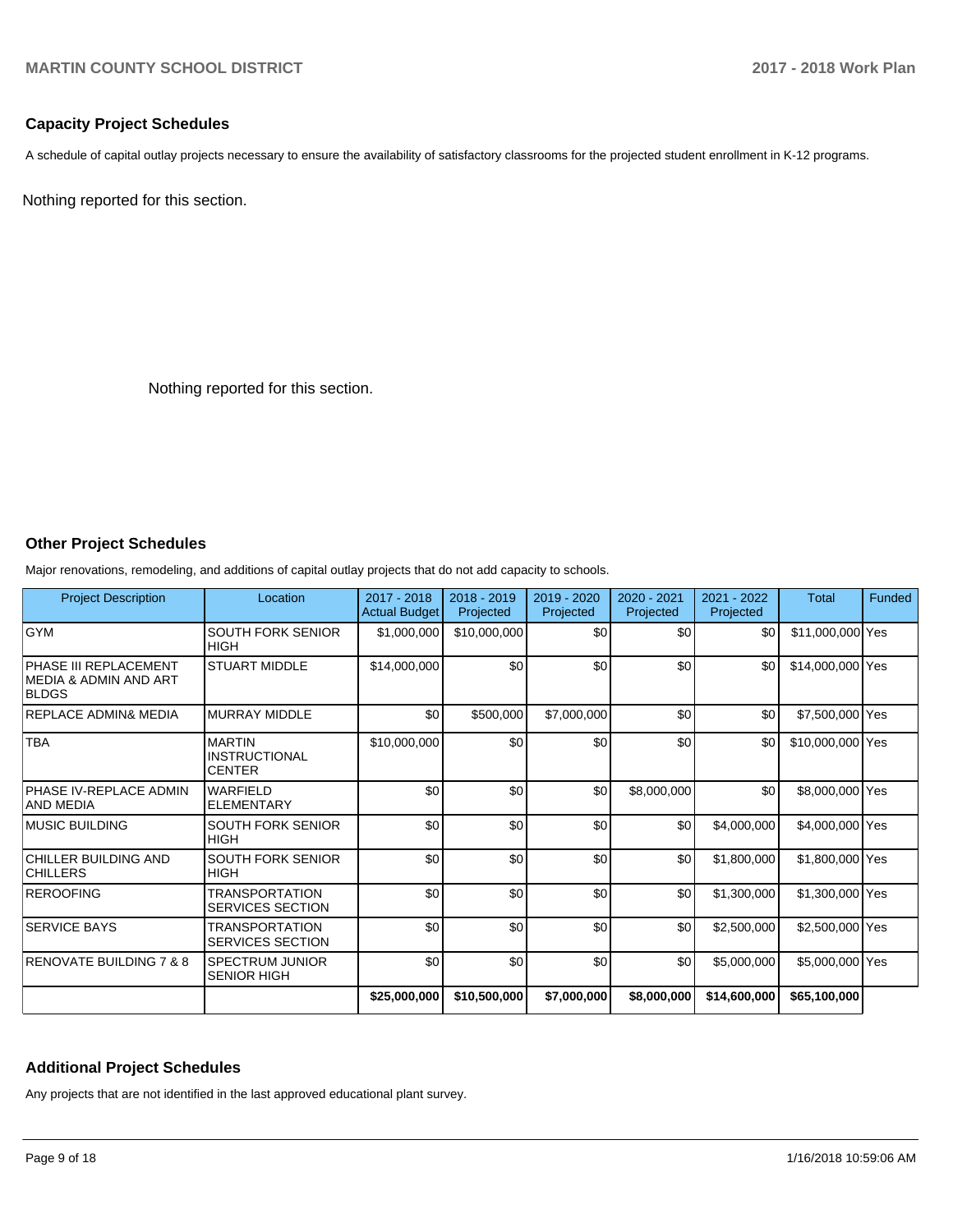Nothing reported for this section.

#### **Non Funded Growth Management Project Schedules**

Schedule indicating which projects, due to planned development, that CANNOT be funded from current revenues projected over the next five years.

Nothing reported for this section.

# **Tracking**

## **Capacity Tracking**

| Location                                                          | $2017 -$<br><b>2018 Satis.</b><br>Stu. Sta. | Actual<br>$2017 -$<br><b>2018 FISH</b><br>Capacity | Actual<br>$2016 -$<br>2017<br><b>COFTE</b> | # Class<br><b>Rooms</b> | Actual<br>Average<br>$2017 -$<br>2018 Class<br><b>Size</b> | Actual<br>$2017 -$<br>2018<br><b>Utilization</b> | <b>New</b><br>Stu.<br>Capacity | <b>New</b><br>Rooms to<br>be<br>Added/Re<br>moved | Projected<br>$2021 -$<br>2022<br><b>COFTE</b> | Projected<br>$2021 -$<br>2022<br><b>Utilization</b> | Projected<br>$2021 -$<br>2022 Class<br><b>Size</b> |
|-------------------------------------------------------------------|---------------------------------------------|----------------------------------------------------|--------------------------------------------|-------------------------|------------------------------------------------------------|--------------------------------------------------|--------------------------------|---------------------------------------------------|-----------------------------------------------|-----------------------------------------------------|----------------------------------------------------|
| <b>STUART MIDDLE</b>                                              | 1,310                                       | 1,179                                              | 964                                        | 56                      | 17                                                         | 82.00%                                           | $\Omega$                       | $\Omega$                                          | 950                                           | 81.00%                                              | 17                                                 |
| MARTIN SENIOR HIGH                                                | 2,145                                       | 2,037                                              | 1,997                                      | 92                      | 22                                                         | 98.00 %                                          | 50                             | $\overline{2}$                                    | 2.293                                         | 110.00%                                             | 24                                                 |
| <b>STUART LEARNING</b><br><b>CENTER</b>                           | 365                                         | $\Omega$                                           | $\Omega$                                   | 16                      | $\Omega$                                                   | 0.00%                                            | $\Omega$                       | $\Omega$                                          | $\Omega$                                      | 0.00%                                               | $\Omega$                                           |
| <b>PALM CITY</b><br><b>ELEMENTARY</b>                             | 714                                         | 714                                                | 676                                        | 39                      | 17                                                         | 95.00 %                                          | $\Omega$                       | $\Omega$                                          | 667                                           | 93.00 %                                             | 17                                                 |
| <b>OPEN DOOR SCHOOL</b>                                           | $\Omega$                                    | $\Omega$                                           | $\Omega$                                   | $\Omega$                | $\Omega$                                                   | 0.00%                                            | $\Omega$                       | $\Omega$                                          | $\Omega$                                      | 0.00%                                               | $\Omega$                                           |
| <b>SPECTRUM JUNIOR</b><br><b>SENIOR HIGH</b>                      | 218                                         | 218                                                | 68                                         | 11                      | 6                                                          | 31.00 %                                          | $\Omega$                       | $\Omega$                                          | $\Omega$                                      | 0.00%                                               | $\Omega$                                           |
| <b>CITRUS GROVE</b><br><b>ELEMENTARY</b>                          | 767                                         | 767                                                | 693                                        | 41                      | 17                                                         | 90.00%                                           | $\Omega$                       | $\Omega$                                          | 780                                           | 102.00%                                             | 19                                                 |
| <b>TRANSPORTATION</b><br><b>SERVICES SECTION</b>                  | 0                                           | $\Omega$                                           | $\Omega$                                   | $\Omega$                | $\Omega$                                                   | 0.00%                                            | $\Omega$                       | $\Omega$                                          | $\Omega$                                      | 0.00%                                               | $\Omega$                                           |
| <b>INDIANTOWN ADULT</b><br><b>LEARNING CENTER</b><br><b>ANNEX</b> | 25                                          | $\Omega$                                           | $\Omega$                                   | $\mathbf{1}$            | $\Omega$                                                   | 0.00%                                            | $\Omega$                       | $\Omega$                                          | $\Omega$                                      | 0.00%                                               | $\mathbf 0$                                        |
| PORT SALERNO<br>ELEMENTARY (NEW)                                  | 877                                         | 877                                                | 831                                        | 48                      | 17                                                         | 95.00 %                                          | $\Omega$                       | $\Omega$                                          | 850                                           | 97.00 %                                             | 18                                                 |
| <b>JENSEN BEACH HIGH</b><br><b>SCHOOL</b>                         | 1,636                                       | 1,554                                              | 1,404                                      | 68                      | 21                                                         | 90.00 %                                          | 50                             | $\overline{2}$                                    | 1,640                                         | 102.00%                                             | 23                                                 |
| J D PARKER SCHOOL<br>OF SCIENCE,MATH,AND<br><b>TECHNOLOGY</b>     | 695                                         | 695                                                | 679                                        | 40                      | 17                                                         | 98.00 %                                          | 18                             |                                                   | 710                                           | 100.00%                                             | 17                                                 |
| IDR. DAVID L.<br><b>ANDERSON MIDDLE</b><br><b>SCHOOL</b>          | 1,316                                       | 1,184                                              | 953                                        | 57                      | 17                                                         | 80.00 %                                          | $\Omega$                       | $\Omega$                                          | 989                                           | 84.00 %                                             | 17                                                 |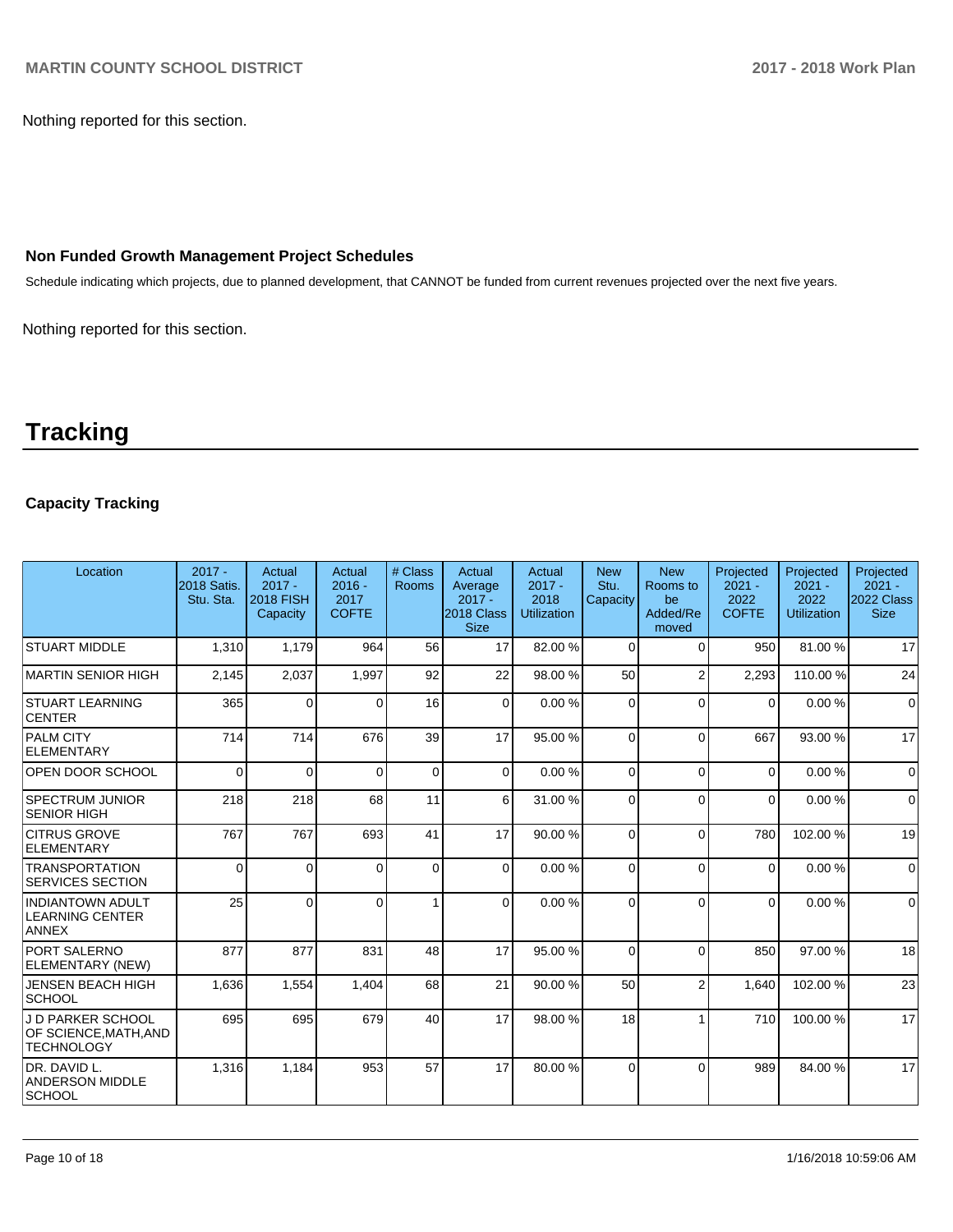### **MARTIN COUNTY SCHOOL DISTRICT 2017 - 2018 Work Plan**

| <b>HIDDEN OAKS MIDDLE</b>                                                | 1.477  | 1,329    | 1,037    | 63             | 16 | 78.00 % | 0        | $\Omega$       | 1.064       | 80.00%   | 17             |
|--------------------------------------------------------------------------|--------|----------|----------|----------------|----|---------|----------|----------------|-------------|----------|----------------|
| <b>BESSEY CREEK</b><br><b>ELEMENTARY</b>                                 | 599    | 599      | 547      | 35             | 16 | 91.00 % | 0        | $\Omega$       | 557         | 93.00 %  | 16             |
| <b>FELIX A WILLIAMS</b><br>ELEMENTARY                                    | 671    | 671      | 650      | 37             | 18 | 97.00 % | 0        | $\Omega$       | 605         | 90.00 %  | 16             |
| <b>INDIANTOWN FAMILY</b><br><b>LEARNING CENTER</b>                       | 35     | $\Omega$ | 0        | $\overline{2}$ | 0  | 0.00%   | 0        | $\Omega$       | $\mathbf 0$ | 0.00%    | $\mathbf 0$    |
| <b>SEAWIND ELEMENTARY</b>                                                | 764    | 764      | 672      | 41             | 16 | 88.00 % | 0        | $\Omega$       | 660         | 86.00 %  | 16             |
| <b>INDIANTOWN CHILD</b><br><b>DEVELOPMENT</b><br><b>CENTER (PERKINS)</b> | 216    | $\Omega$ | 17       | 12             | 1  | 0.00%   | 0        | $\Omega$       | 15          | 0.00%    | $\overline{1}$ |
| <b>JENSEN BEACH</b><br><b>ELEMENTARY</b>                                 | 722    | 722      | 609      | 40             | 15 | 84.00%  | $\Omega$ | $\Omega$       | 600         | 83.00 %  | 15             |
| <b>INDIANTOWN MIDDLE</b>                                                 | 949    | 854      | 564      | 41             | 14 | 66.00 % | $\Omega$ | $\Omega$       | 605         | 71.00 %  | 15             |
| <b>SOUTH FORK SENIOR</b><br><b>HIGH</b>                                  | 1,774  | 1,685    | 1,775    | 78             | 23 | 105.00% | 50       | $\overline{2}$ | 1,950       | 112.00 % | 24             |
| <b>PINEWOOD</b><br><b>ELEMENTARY</b>                                     | 864    | 864      | 855      | 48             | 18 | 99.00 % | 0        | $\Omega$       | 840         | 97.00 %  | 18             |
| <b>Willoughby Learning</b><br>Center                                     | 171    | 171      | 77       | 16             | 5  | 45.00 % | 0        | $\Omega$       | 65          | 38.00 %  | 4              |
| <b>CRYSTAL LAKE</b><br><b>ELEMENTARY</b>                                 | 688    | 688      | 584      | 38             | 15 | 85.00 % | 0        | $\Omega$       | 609         | 89.00 %  | 16             |
| <b>MURRAY MIDDLE</b>                                                     | 1,111  | 999      | 721      | 48             | 15 | 72.00 % | 0        | $\Omega$       | 744         | 74.00 %  | 16             |
| PORT SALERNO<br><b>HEADSTART &amp; PK</b><br><b>CENTER</b>               | 54     | 54       | $\Omega$ | 3              | 0  | 0.00%   | 0        | $\Omega$       | $\Omega$    | 0.00%    | $\mathbf 0$    |
| <b>SALERNO LEARNING</b><br><b>CENTER</b>                                 | 231    | 0        | 33       | 12             | 3  | 0.00%   | 0        | $\Omega$       | $\Omega$    | 0.00%    | $\mathbf 0$    |
| <b>HOBE SOUND</b><br>ELEMENTARY                                          | 776    | 776      | 614      | 42             | 15 | 79.00 % | 0        | $\Omega$       | 550         | 71.00 %  | 13             |
| <b>WARFIELD</b><br>ELEMENTARY                                            | 886    | 886      | 763      | 48             | 16 | 86.00 % | 0        | $\Omega$       | 721         | 81.00%   | 15             |
| <b>INDIANTOWN ADULT</b><br><b>LEARNING CENTER</b>                        | 110    | 165      | $\Omega$ | 5              | 0  | 0.00%   | 0        | $\Omega$       | $\Omega$    | 0.00%    | $\Omega$       |
|                                                                          | 22,166 | 20,452   | 17,781   | 1,078          | 16 | 86.94 % | 168      | $\overline{7}$ | 18,464      | 89.54 %  | 17             |

The COFTE Projected Total (18,464) for 2021 - 2022 must match the Official Forecasted COFTE Total (18,465 ) for 2021 - 2022 before this section can be completed. In the event that the COFTE Projected Total does not match the Official forecasted COFTE, then the Balanced Projected COFTE Table should be used to balance COFTE.

| Projected COFTE for 2021 - 2022 |        |  |  |  |  |  |
|---------------------------------|--------|--|--|--|--|--|
| Elementary (PK-3)               | 5,820  |  |  |  |  |  |
| Middle (4-8)                    | 7,202  |  |  |  |  |  |
| High (9-12)                     | 5,442  |  |  |  |  |  |
|                                 | 18,465 |  |  |  |  |  |

| <b>Grade Level Type</b> | <b>Balanced Projected</b><br>COFTE for 2021 - 2022 |
|-------------------------|----------------------------------------------------|
| Elementary (PK-3)       |                                                    |
| Middle (4-8)            |                                                    |
| High (9-12)             |                                                    |
|                         | 18,464                                             |

#### **Relocatable Replacement**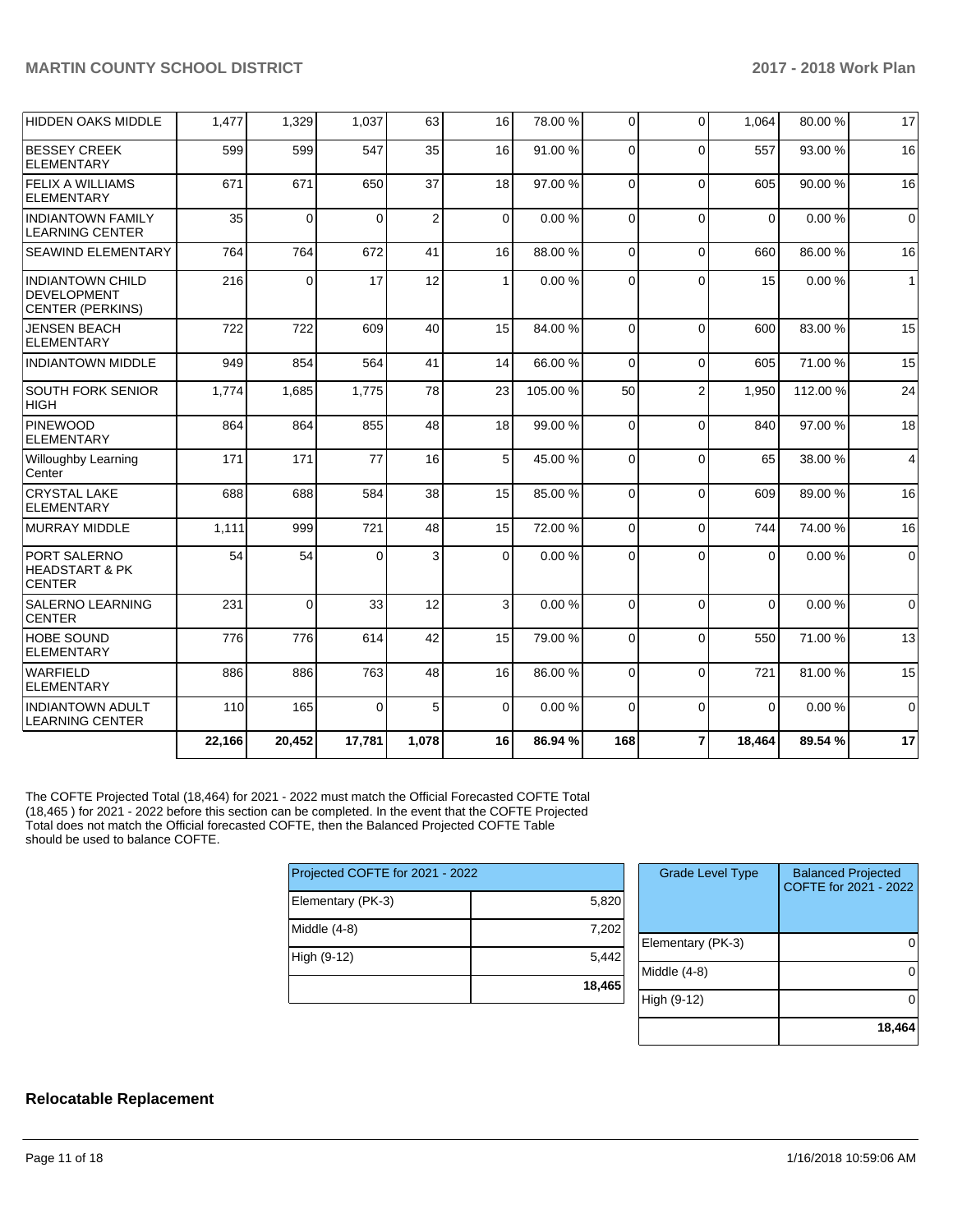Number of relocatable classrooms clearly identified and scheduled for replacement in the school board adopted financially feasible 5-year district work program.

| Location                               | 2017<br>$-2018$ | 2018 - 2019 | $2019 - 2020$ | 2020 - 2021 | $-2022$<br>2021 | Year 5 Total |
|----------------------------------------|-----------------|-------------|---------------|-------------|-----------------|--------------|
| <b>Total Relocatable Replacements:</b> |                 |             |               |             |                 | n            |

#### **Charter Schools Tracking**

Information regarding the use of charter schools.

| Location-Type                  | # Relocatable<br>units or<br>permanent<br>classrooms | Owner         | Year Started or I<br>Scheduled | Student<br><b>Stations</b> | <b>Students</b><br>Enrolled | Years in<br>Contract | <b>Total Charter</b><br><b>Students</b><br>projected for<br>$2021 - 2022$ |
|--------------------------------|------------------------------------------------------|---------------|--------------------------------|----------------------------|-----------------------------|----------------------|---------------------------------------------------------------------------|
| Clark Advanced Learning Center |                                                      | 9 COMBINATION | 2004                           | 225                        | 250 <sup>1</sup>            | 101                  | 265                                                                       |
| Hope Learning Center           |                                                      | 4 PRIVATE     | 2004                           | 32                         | 32                          | 10 <sup>1</sup>      | 34                                                                        |
|                                | 13 <sub>1</sub>                                      |               |                                | 257                        | 282                         |                      | 299                                                                       |

#### **Special Purpose Classrooms Tracking**

The number of classrooms that will be used for certain special purposes in the current year, by facility and type of classroom, that the district will, 1), not use for educational purposes, and 2), the co-teaching classrooms that are not open plan classrooms and will be used for educational purposes.

| School                               | <b>School Type</b>                   | # of Elementary<br>K-3 Classrooms I | $#$ of Middle 4-8<br><b>Classrooms</b> | # of High $9-12$<br><b>Classrooms</b> | # of $ESE$<br><b>Classrooms</b> | # of Combo<br>Classrooms | <b>Total</b><br><b>Classrooms</b> |
|--------------------------------------|--------------------------------------|-------------------------------------|----------------------------------------|---------------------------------------|---------------------------------|--------------------------|-----------------------------------|
| <b>Total Educational Classrooms:</b> |                                      |                                     |                                        |                                       |                                 |                          |                                   |
| School                               | <b>School Type</b>                   | # of Elementary<br>K-3 Classrooms   | # of Middle 4-8<br><b>Classrooms</b>   | # of High $9-12$<br><b>Classrooms</b> | # of $ESE$<br><b>Classrooms</b> | # of Combo<br>Classrooms | Total<br>Classrooms               |
|                                      | <b>Total Co-Teaching Classrooms:</b> |                                     |                                        |                                       |                                 |                          | 0                                 |

#### **Infrastructure Tracking**

**Necessary offsite infrastructure requirements resulting from expansions or new schools. This section should include infrastructure information related to capacity project schedules and other project schedules (Section 4).** 

Not Specified

**Proposed location of planned facilities, whether those locations are consistent with the comprehensive plans of all affected local governments, and recommendations for infrastructure and other improvements to land adjacent to existing facilities. Provisions of 1013.33(12), (13) and (14) and 1013.36** must be addressed for new facilities planned within the 1st three years of the plan (Section 5).

Not Specified

**Consistent with Comp Plan?** No

#### **Net New Classrooms**

The number of classrooms, by grade level and type of construction, that were added during the last fiscal year.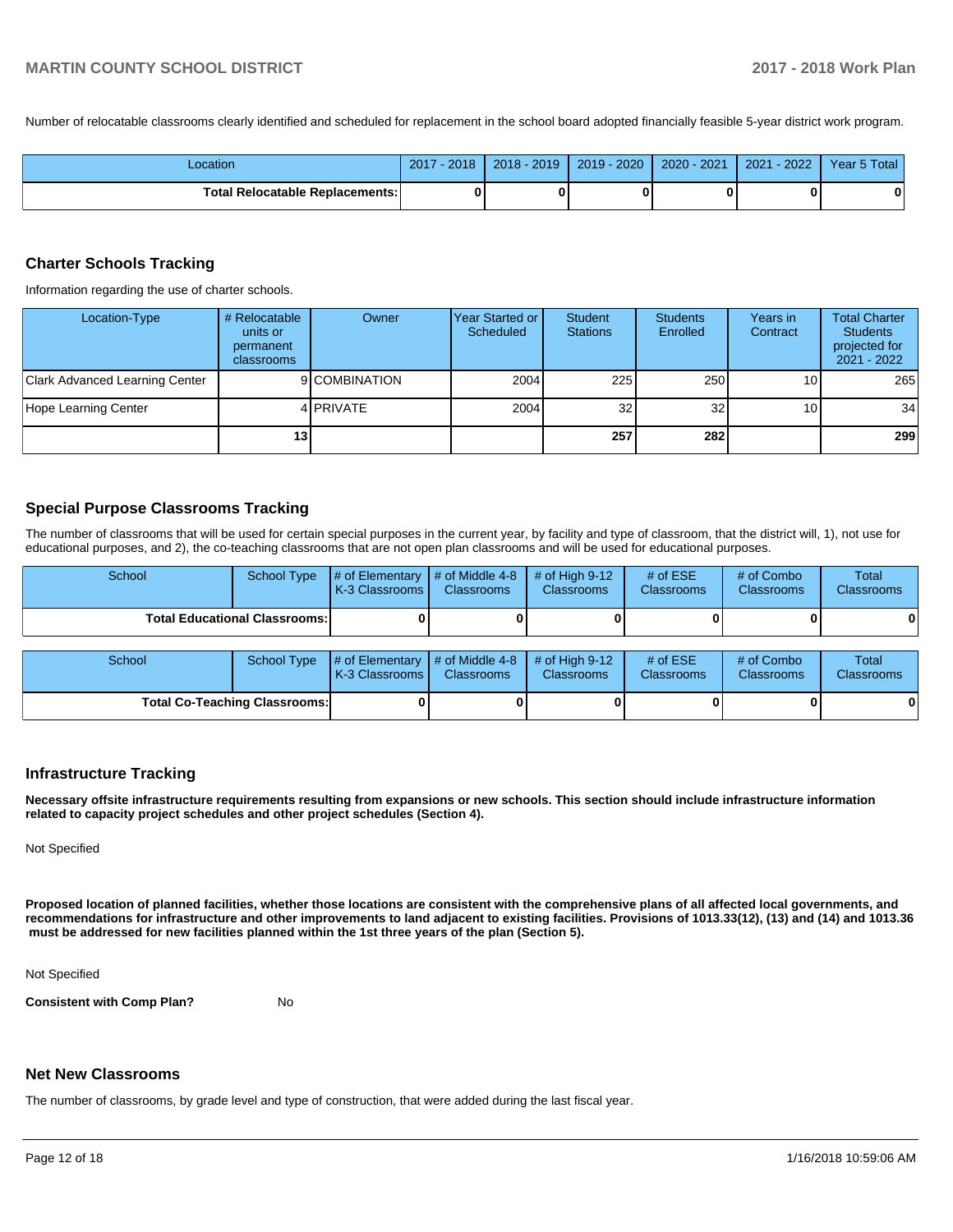| List the net new classrooms added in the 2016 - 2017 fiscal year.                                                                                       | List the net new classrooms to be added in the 2017 - 2018 fiscal<br>year. |                                   |                              |                        |                                                                        |                            |                                |                      |
|---------------------------------------------------------------------------------------------------------------------------------------------------------|----------------------------------------------------------------------------|-----------------------------------|------------------------------|------------------------|------------------------------------------------------------------------|----------------------------|--------------------------------|----------------------|
| "Classrooms" is defined as capacity carrying classrooms that are added to increase<br>capacity to enable the district to meet the Class Size Amendment. |                                                                            |                                   |                              |                        | Totals for fiscal year 2017 - 2018 should match totals in Section 15A. |                            |                                |                      |
| Location                                                                                                                                                | $2016 - 2017$ #<br>Permanent                                               | $2016 - 2017$ #<br><b>Modular</b> | 2016 - 2017 #<br>Relocatable | $2016 - 2017$<br>Total | $2017 - 2018$ #<br>Permanent                                           | $2017 - 2018$ #<br>Modular | $2017 - 2018$ #<br>Relocatable | 2017 - 2018<br>Total |
| Elementary (PK-3)                                                                                                                                       |                                                                            |                                   |                              |                        |                                                                        |                            |                                |                      |
| Middle (4-8)                                                                                                                                            |                                                                            |                                   |                              |                        |                                                                        |                            |                                |                      |
| High (9-12)                                                                                                                                             |                                                                            |                                   |                              |                        |                                                                        |                            |                                | ΩI                   |
|                                                                                                                                                         |                                                                            |                                   |                              |                        |                                                                        |                            |                                |                      |

### **Relocatable Student Stations**

Number of students that will be educated in relocatable units, by school, in the current year, and the projected number of students for each of the years in the workplan.

| <b>Site</b>                                                  | 2017 - 2018 | 2018 - 2019 | 2019 - 2020 | 2020 - 2021 | 2021 - 2022 | 5 Year Average |
|--------------------------------------------------------------|-------------|-------------|-------------|-------------|-------------|----------------|
| <b>SEAWIND ELEMENTARY</b>                                    | $\Omega$    | $\Omega$    | $\Omega$    | $\Omega$    | $\Omega$    | $\overline{0}$ |
| INDIANTOWN CHILD DEVELOPMENT CENTER<br>(PERKINS)             | 0           | $\Omega$    | $\Omega$    | $\Omega$    | 0           | $\overline{0}$ |
| Willoughby Learning Center                                   | $\Omega$    | $\Omega$    | $\Omega$    | $\Omega$    | $\Omega$    | $\overline{0}$ |
| CRYSTAL LAKE ELEMENTARY                                      | 77          | 77          | 77          | 77          | 77          | 77             |
| HIDDEN OAKS MIDDLE                                           | 132         | 132         | 132         | 132         | 132         | 132            |
| <b>BESSEY CREEK ELEMENTARY</b>                               | $\Omega$    | $\Omega$    | $\Omega$    | $\Omega$    | $\Omega$    | $\Omega$       |
| <b>FELIX A WILLIAMS ELEMENTARY</b>                           | 36          | 36          | 36          | 36          | 36          | 36             |
| WARFIELD ELEMENTARY                                          | 0           | $\Omega$    | $\Omega$    | $\Omega$    | $\Omega$    | $\overline{0}$ |
| INDIANTOWN ADULT LEARNING CENTER                             | $\Omega$    | $\Omega$    | $\Omega$    | $\Omega$    | $\Omega$    | $\Omega$       |
| JENSEN BEACH ELEMENTARY                                      | 54          | 54          | 54          | 54          | 54          | 54             |
| <b>INDIANTOWN MIDDLE</b>                                     | $\Omega$    | $\Omega$    | $\Omega$    | $\Omega$    | $\Omega$    | $\overline{0}$ |
| SOUTH FORK SENIOR HIGH                                       | 75          | 125         | 125         | 125         | 175         | 125            |
| <b>PINEWOOD ELEMENTARY</b>                                   | 108         | 108         | 108         | 108         | 108         | 108            |
| OPEN DOOR SCHOOL                                             | 0           | $\Omega$    | $\Omega$    | $\Omega$    | $\Omega$    | $\overline{0}$ |
| SPECTRUM JUNIOR SENIOR HIGH                                  | 88          | 88          | 88          | 88          | 88          | 88             |
| MURRAY MIDDLE                                                | 176         | 176         | 176         | 176         | 176         | 176            |
| <b>PORT SALERNO HEADSTART &amp; PK CENTER</b>                | 0           | $\mathbf 0$ | $\Omega$    | $\Omega$    | $\Omega$    | $\overline{0}$ |
| <b>SALERNO LEARNING CENTER</b>                               | 54          | $\Omega$    | $\Omega$    | $\Omega$    | $\Omega$    | 11             |
| HOBE SOUND ELEMENTARY                                        | 0           | 0           | $\Omega$    | $\Omega$    | $\Omega$    | $\overline{0}$ |
| JENSEN BEACH HIGH SCHOOL                                     | $\Omega$    | $\Omega$    | $\Omega$    | 25          | 50          | 15             |
| J D PARKER SCHOOL OF SCIENCE, MATH, AND<br><b>TECHNOLOGY</b> | $\Omega$    | $\Omega$    | $\Omega$    | 18          | 18          | $\overline{7}$ |
| DR. DAVID L. ANDERSON MIDDLE SCHOOL                          | 0           | $\Omega$    | $\Omega$    | $\Omega$    | $\Omega$    | $\overline{0}$ |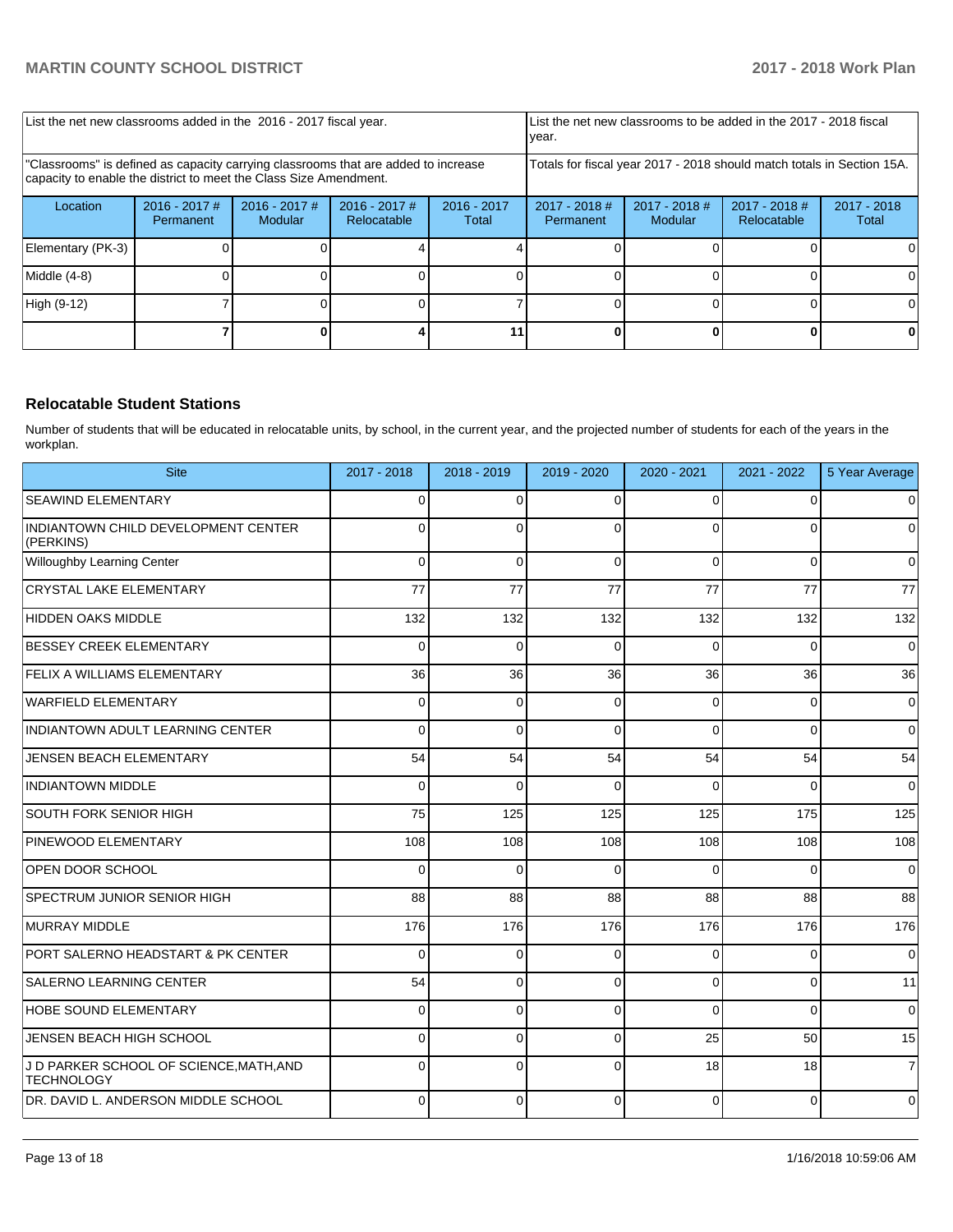| <b>STUART LEARNING CENTER</b>                     |        | ი      |        | 01       |        | $\Omega$ |
|---------------------------------------------------|--------|--------|--------|----------|--------|----------|
| <b>PALM CITY ELEMENTARY</b>                       | 36     | 36     | 36     | 36       | 36     | 36       |
| <b>CITRUS GROVE ELEMENTARY</b>                    |        | n      |        | $\Omega$ | በ      | $\Omega$ |
| <b>TRANSPORTATION SERVICES SECTION</b>            |        | ∩      |        | ΩI       |        | 0        |
| <b>STUART MIDDLE</b>                              |        | ∩      |        | ΩI       |        | $\Omega$ |
| MARTIN SENIOR HIGH                                | 307    | 307    | 307    | 307      | 357    | 317      |
| INDIANTOWN ADULT LEARNING CENTER ANNEX            |        | ∩      |        | $\Omega$ |        | $\Omega$ |
| PORT SALERNO ELEMENTARY (NEW)                     |        | 54     | 54     | 54       | 54     | 43       |
| <b>INDIANTOWN FAMILY LEARNING CENTER</b>          |        | 0      | O      | $\Omega$ | 0      | $\Omega$ |
| <b>Totals for MARTIN COUNTY SCHOOL DISTRICT</b>   |        |        |        |          |        |          |
| Total students in relocatables by year.           | 1,143  | 1,193  | 1,193  | 1,236    | 1,361  | 1,225    |
| Total number of COFTE students projected by year. | 17,830 | 17,944 | 18,082 | 18,264   | 18,465 | 18,117   |

### **Leased Facilities Tracking**

Exising leased facilities and plans for the acquisition of leased facilities, including the number of classrooms and student stations, as reported in the educational plant survey, that are planned in that location at the end of the five year workplan.

Percent in relocatables by year. **6 % 7 % 7 % 7 % 7 % 7 %**

| Location                                                     | # of Leased<br>Classrooms 2017 -<br>2018 | <b>FISH Student</b><br><b>Stations</b> | Owner               | # of Leased<br>Classrooms 2021 -<br>2022 | <b>FISH Student</b><br><b>Stations</b> |
|--------------------------------------------------------------|------------------------------------------|----------------------------------------|---------------------|------------------------------------------|----------------------------------------|
| MARTIN SENIOR HIGH                                           | 12                                       |                                        | 282 Mobile Modulars | 11                                       | 275                                    |
| <b>MURRAY MIDDLE</b>                                         | $\Omega$                                 |                                        | 0 Mobile Modular    | 4                                        | 88                                     |
| ISOUTH FORK SENIOR HIGH                                      | 3                                        |                                        | 75 Mobile Modulars  | 5                                        | 125                                    |
| BESSEY CREEK ELEMENTARY                                      | 0                                        | 0                                      |                     | 0                                        | 0                                      |
| <b>STUART MIDDLE</b>                                         | $\Omega$                                 | 0                                      |                     | 0                                        | 0                                      |
| <b>STUART LEARNING CENTER</b>                                | $\Omega$                                 | 0                                      |                     | 0                                        | 0                                      |
| JENSEN BEACH HIGH SCHOOL                                     | $\Omega$                                 |                                        | 0 Mobile Modular    | 2                                        | 50 <sub>1</sub>                        |
| J D PARKER SCHOOL OF SCIENCE, MATH, AND<br><b>TECHNOLOGY</b> | $\Omega$                                 |                                        | 0 Mobile Modular    |                                          | 18                                     |
| DR. DAVID L. ANDERSON MIDDLE SCHOOL                          | $\Omega$                                 | 0                                      |                     | $\Omega$                                 | 0                                      |
| <b>CITRUS GROVE ELEMENTARY</b>                               | C                                        | 0                                      |                     | 0                                        | 0                                      |
| <b>TRANSPORTATION SERVICES SECTION</b>                       | C                                        | 0                                      |                     | 0                                        | 0                                      |
| INDIANTOWN ADULT LEARNING CENTER ANNEX                       | C                                        | 0                                      |                     | 0                                        | 0                                      |
| <b>CRYSTAL LAKE ELEMENTARY</b>                               | C                                        | $\Omega$                               |                     | 0                                        | 0                                      |
| <b>INDIANTOWN FAMILY LEARNING CENTER</b>                     | $\Omega$                                 | 0                                      |                     | $\Omega$                                 | 0                                      |
| INDIANTOWN ADULT LEARNING CENTER                             | $\Omega$                                 | 0                                      |                     | $\Omega$                                 | $\mathbf 0$                            |
| <b>INDIANTOWN MIDDLE</b>                                     | $\Omega$                                 | $\Omega$                               |                     | $\Omega$                                 | 0                                      |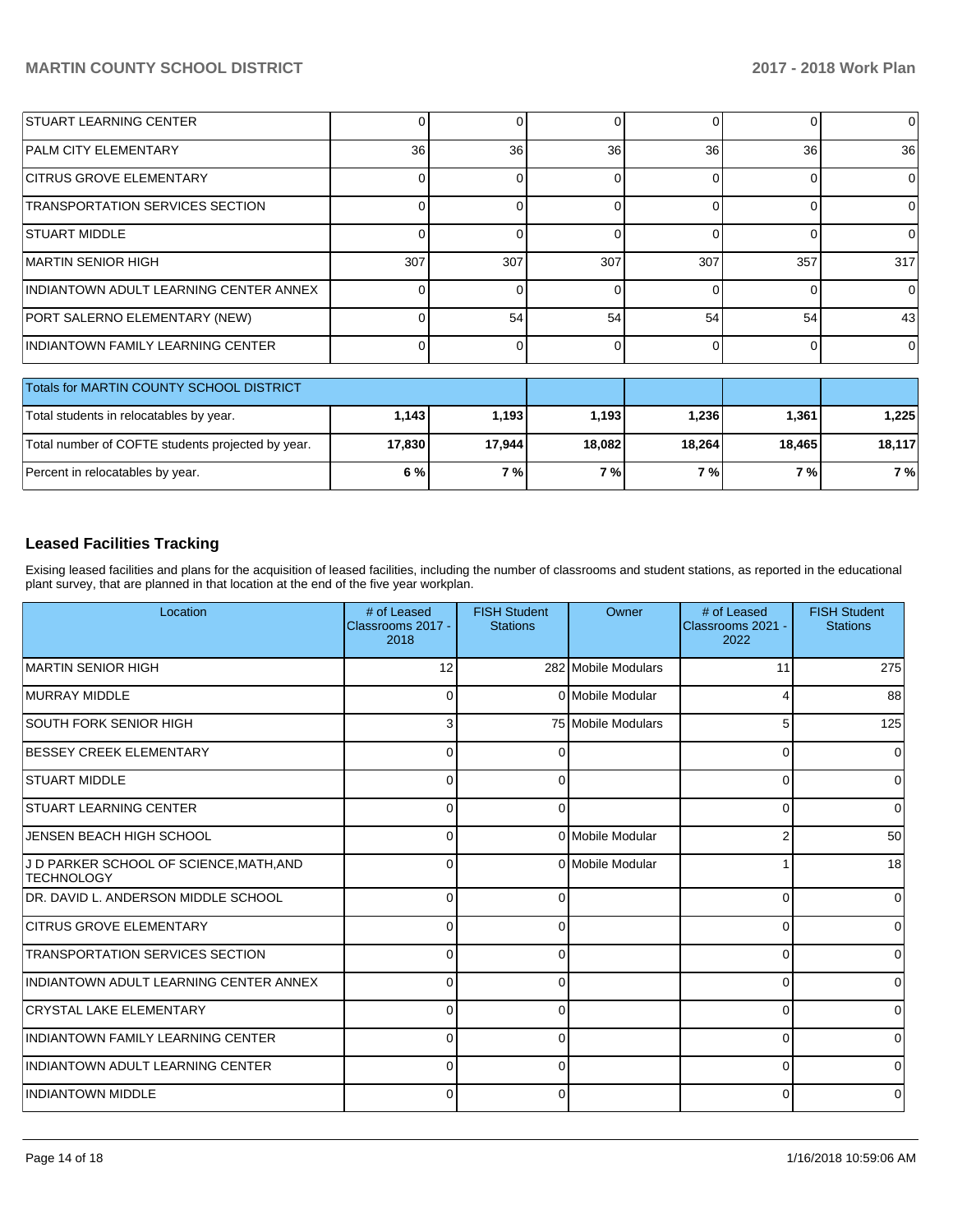| Willoughby Learning Center                       | O        | 0   |                    | 0              | $\Omega$     |
|--------------------------------------------------|----------|-----|--------------------|----------------|--------------|
| <b>SALERNO LEARNING CENTER</b>                   | 3        |     | 54 Mobile Modulars | $\Omega$       | U            |
| HOBE SOUND ELEMENTARY                            | $\Omega$ |     |                    | $\Omega$       |              |
| WARFIELD ELEMENTARY                              | 0        | 0   |                    | 0              | 0            |
| PALM CITY ELEMENTARY                             | 0        |     | 0 Mobile Modular   | $\overline{2}$ | 36           |
| <b>SPECTRUM JUNIOR SENIOR HIGH</b>               | $\Omega$ | O   |                    | 0              | $\Omega$     |
| PORT SALERNO HEADSTART & PK CENTER               | $\Omega$ |     |                    | $\Omega$       |              |
| JENSEN BEACH ELEMENTARY                          |          | 18  |                    | 0              | 0            |
| HIDDEN OAKS MIDDLE                               | $\Omega$ | O   |                    | $\Omega$       | <sup>0</sup> |
| <b>FELIX A WILLIAMS ELEMENTARY</b>               | $\Omega$ |     | 0 Mobile Modular   |                | 18           |
| <b>SEAWIND ELEMENTARY</b>                        | 0        | 0   |                    | $\Omega$       | $\Omega$     |
| INDIANTOWN CHILD DEVELOPMENT CENTER<br>(PERKINS) | $\Omega$ | 0   |                    | $\Omega$       | <sup>0</sup> |
| PINEWOOD ELEMENTARY                              | 0        |     | 0 Mobile Modular   | $\overline{2}$ | 36           |
| <b>OPEN DOOR SCHOOL</b>                          | $\Omega$ | n   |                    | $\Omega$       | $\Omega$     |
| PORT SALERNO ELEMENTARY (NEW)                    | $\Omega$ | n   |                    | $\Omega$       | $\Omega$     |
|                                                  | 19       | 429 |                    | 28             | 646          |

# **Failed Standard Relocatable Tracking**

Relocatable units currently reported by school, from FISH, and the number of relocatable units identified as 'Failed Standards'.

Nothing reported for this section.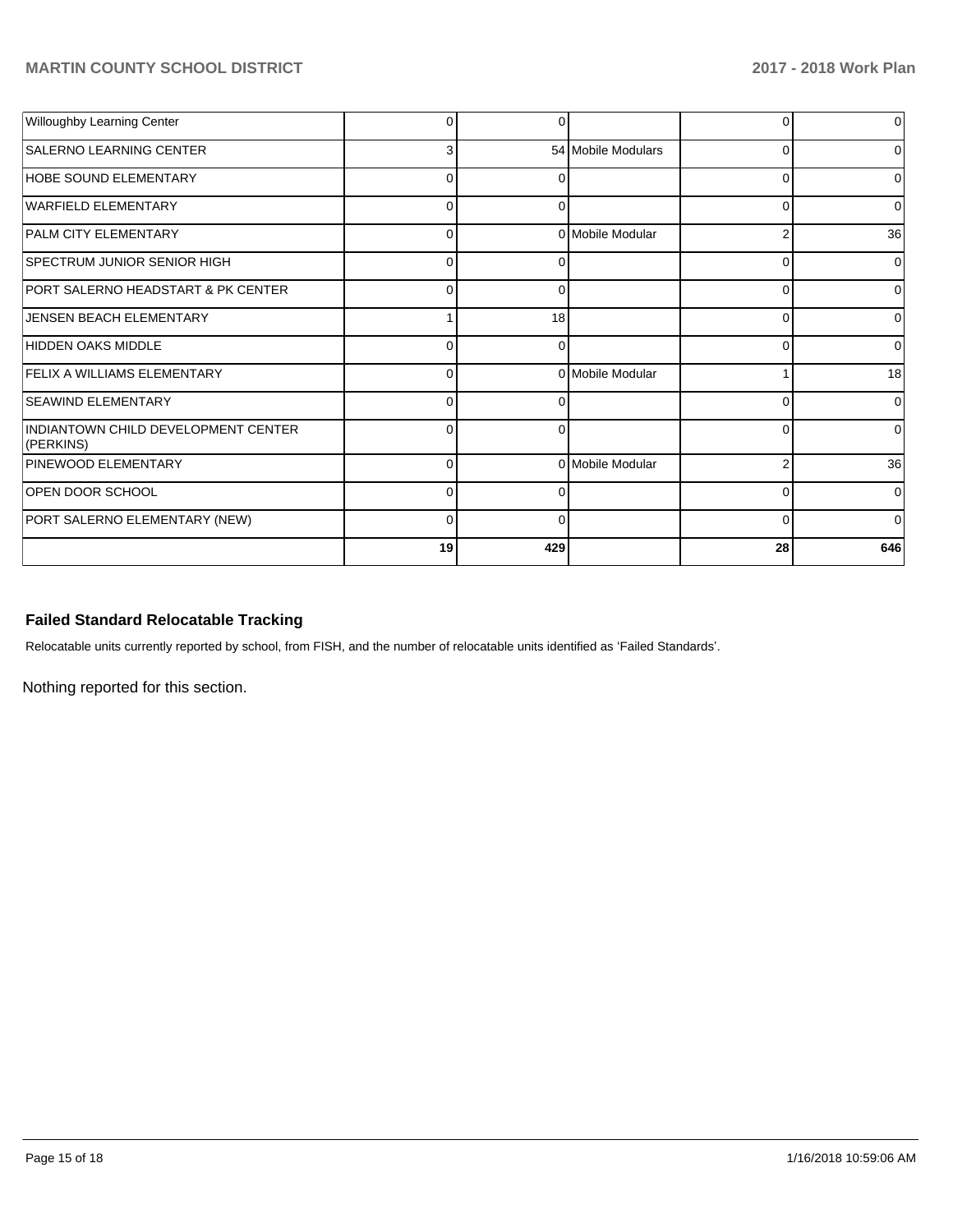# **Planning**

#### **Class Size Reduction Planning**

**Plans approved by the school board that reduce the need for permanent student stations such as acceptable school capacity levels, redistricting, busing, year-round schools, charter schools, magnet schools, public-private partnerships, multitrack scheduling, grade level organization, block scheduling, or other alternatives.**

The Martin County School District has implemented the following methods for class size reduction: charter schools, school zone redistricting, ESE clustering at elementary school sites and block scheduling at the high school level.

#### **School Closure Planning**

**Plans for the closure of any school, including plans for disposition of the facility or usage of facility space, and anticipated revenues.** 

No planned closures at this time.

# **Long Range Planning**

#### **Ten-Year Maintenance**

District projects and locations regarding the projected need for major renovation, repair, and maintenance projects within the district in years 6-10 beyond the projects plans detailed in the five years covered by the work plan.

Nothing reported for this section.

#### **Ten-Year Capacity**

Schedule of capital outlay projects projected to ensure the availability of satisfactory student stations for the projected student enrollment in K-12 programs for the future 5 years beyond the 5-year district facilities work program.

Nothing reported for this section.

#### **Ten-Year Planned Utilization**

Schedule of planned capital outlay projects identifying the standard grade groupings, capacities, and planned utilization rates of future educational facilities of the district for both permanent and relocatable facilities.

| Grade Level Projections         | <b>FISH</b><br><b>Student</b><br><b>Stations</b> | Actual 2016 -<br><b>2017 FISH</b><br>Capacity | Actual<br>$2016 -$<br>2017<br>COFTE | <b>Utilization</b> | Actual 2016 - 2017   Actual 2017 - 2018 / 2026 - 2027 new   Projected 2026 -   Projected 2026 -<br>Student Capacity to be added/removed   2027 COFTE | 12027 Utilization |
|---------------------------------|--------------------------------------------------|-----------------------------------------------|-------------------------------------|--------------------|------------------------------------------------------------------------------------------------------------------------------------------------------|-------------------|
| Elementary - District<br>Totals | 9.077                                            | 9.077                                         | 8.172.20                            | $90.03\%$          |                                                                                                                                                      | 0.00%             |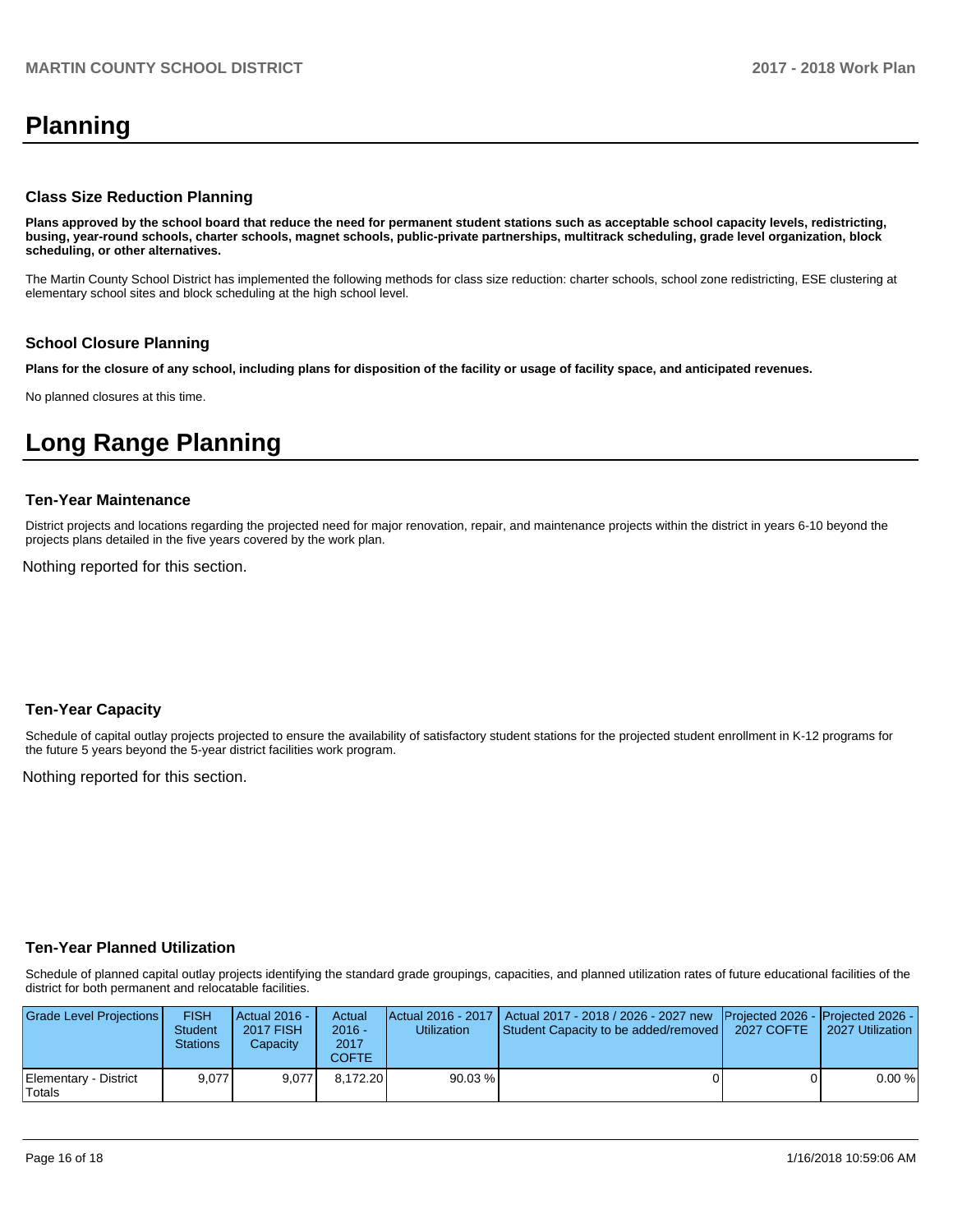|                          | 22.305 | 20.452 | 17.781.30 | 86.94 % |  | 0.00% |
|--------------------------|--------|--------|-----------|---------|--|-------|
| Other - ESE, etc         | .510   | 554    | 194.00    | 35.02 % |  | 0.00% |
| High - District Totals   | 5,555  | 5.276  | 5.175.45  | 98.09 % |  | 0.00% |
| Middle - District Totals | 6,163  | 5.545  | 4,239.65  | 76.47 % |  | 0.00% |

**Combination schools are included with the middle schools for student stations, capacity, COFTE and utilization purposes because these facilities all have a 90% utilization factor. Use this space to explain or define the grade groupings for combination schools.** 

No comments to report.

#### **Ten-Year Infrastructure Planning**

Nothing reported for this section.

#### **Twenty-Year Maintenance**

District projects and locations regarding the projected need for major renovation, repair, and maintenance projects within the district in years 11-20 beyond the projects plans detailed in the five years covered by the work plan.

Nothing reported for this section.

#### **Twenty-Year Capacity**

Schedule of capital outlay projects projected to ensure the availability of satisfactory student stations for the projected student enrollment in K-12 programs for the future 11-20 years beyond the 5-year district facilities work program.

Nothing reported for this section.

#### **Twenty-Year Planned Utilization**